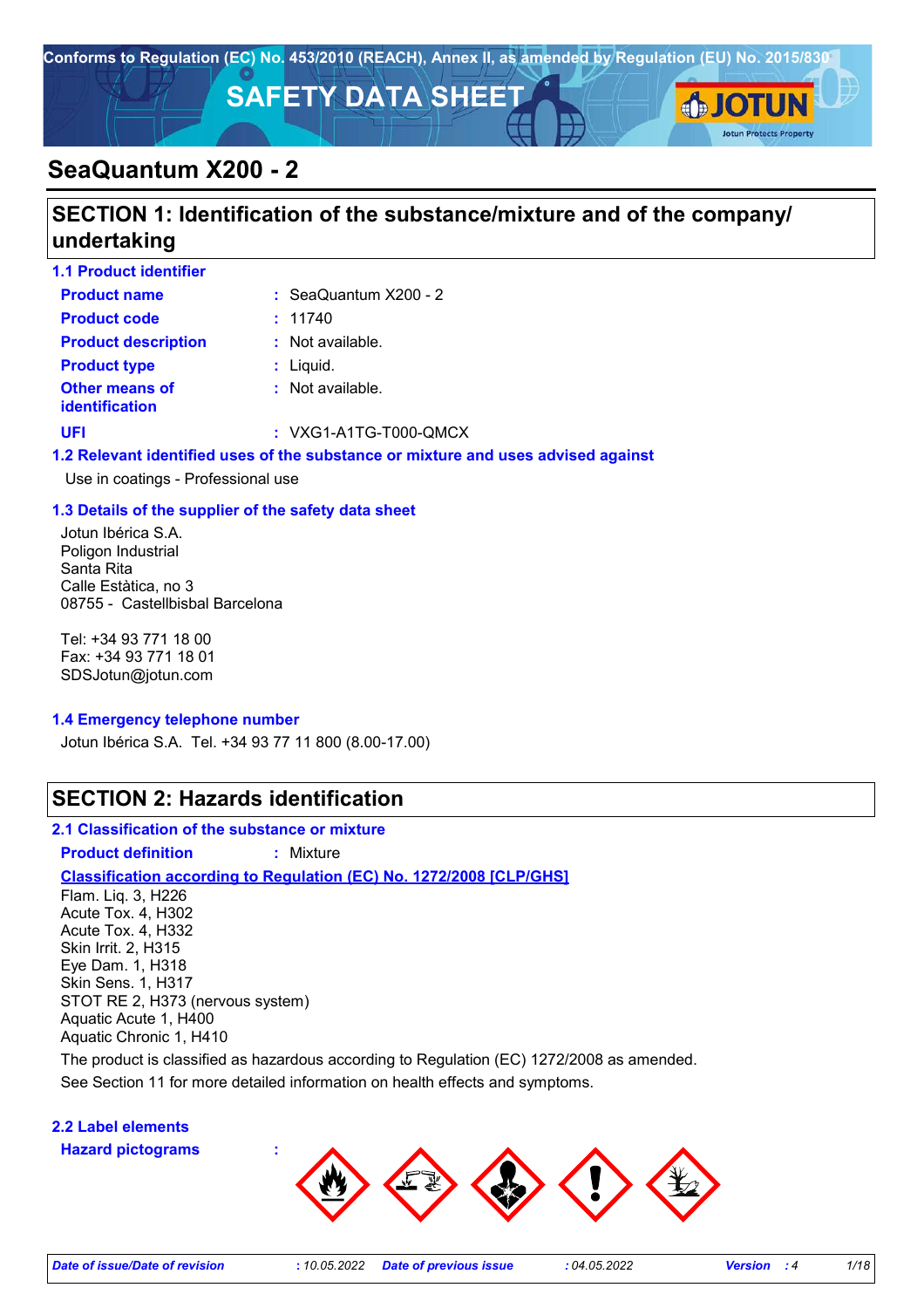# **SECTION 2: Hazards identification**

| <b>Signal word</b>                                                                                                                                              | : Danger.                                                                                                                                                                                                                                                                                                                                                                                                                                                                                                                                                                                                     |  |
|-----------------------------------------------------------------------------------------------------------------------------------------------------------------|---------------------------------------------------------------------------------------------------------------------------------------------------------------------------------------------------------------------------------------------------------------------------------------------------------------------------------------------------------------------------------------------------------------------------------------------------------------------------------------------------------------------------------------------------------------------------------------------------------------|--|
| <b>Hazard statements</b>                                                                                                                                        | : H226 - Flammable liquid and vapour.<br>H302 + H332 - Harmful if swallowed or if inhaled.<br>H315 - Causes skin irritation.<br>H317 - May cause an allergic skin reaction.<br>H318 - Causes serious eye damage.<br>H373 - May cause damage to organs through prolonged or repeated exposure.<br>(nervous system)<br>H410 - Very toxic to aquatic life with long lasting effects.                                                                                                                                                                                                                             |  |
| <b>Precautionary statements</b>                                                                                                                                 |                                                                                                                                                                                                                                                                                                                                                                                                                                                                                                                                                                                                               |  |
| <b>General</b>                                                                                                                                                  | : Not applicable.                                                                                                                                                                                                                                                                                                                                                                                                                                                                                                                                                                                             |  |
| <b>Prevention</b>                                                                                                                                               | : P280 - Wear protective gloves. Wear eye or face protection.<br>P210 - Keep away from heat, hot surfaces, sparks, open flames and other ignition<br>sources. No smoking.<br>P273 - Avoid release to the environment.<br>P260 - Do not breathe vapour.<br>P270 - Do not eat, drink or smoke when using this product.                                                                                                                                                                                                                                                                                          |  |
| <b>Response</b>                                                                                                                                                 | : P391 - Collect spillage.<br>P314 - Get medical advice/attention if you feel unwell.<br>P304 + P312 - IF INHALED: Call a POISON CENTER or doctor if you feel unwell.<br>P362 + P364 - Take off contaminated clothing and wash it before reuse.<br>P302 + P352 - IF ON SKIN: Wash with plenty of water.<br>P333 + P313 - If skin irritation or rash occurs: Get medical advice or attention.<br>P305 + P351 + P338, P310 - IF IN EYES: Rinse cautiously with water for several<br>minutes. Remove contact lenses, if present and easy to do. Continue rinsing.<br>Immediately call a POISON CENTER or doctor. |  |
| <b>Storage</b>                                                                                                                                                  | : Not applicable.                                                                                                                                                                                                                                                                                                                                                                                                                                                                                                                                                                                             |  |
| <b>Disposal</b>                                                                                                                                                 | : P501 - Dispose of contents and container in accordance with all local, regional,<br>national and international regulations.                                                                                                                                                                                                                                                                                                                                                                                                                                                                                 |  |
| <b>Hazardous ingredients</b>                                                                                                                                    | : dicopper oxide<br>xylene<br>colophony<br>copper pyrithione                                                                                                                                                                                                                                                                                                                                                                                                                                                                                                                                                  |  |
| <b>Supplemental label</b><br>elements                                                                                                                           | : Not applicable.                                                                                                                                                                                                                                                                                                                                                                                                                                                                                                                                                                                             |  |
| <b>Additional information</b>                                                                                                                                   | : Antifouling. Active substances: dicopper oxide (CAS 1317-39-1) 49.8 % w/w, copper<br>pyrithione (CAS 14915-37-8) 1.6 % w/w. Read Technical Data Sheet and Safety<br>Data Sheet before use. Do not reuse empty containers. For professional use only.                                                                                                                                                                                                                                                                                                                                                        |  |
| In compliance                                                                                                                                                   | : IMO Antifouling System Convention compliant (AFS/CONF/26).                                                                                                                                                                                                                                                                                                                                                                                                                                                                                                                                                  |  |
| <b>Annex XVII - Restrictions</b><br>on the manufacture,<br>placing on the market and<br>use of certain dangerous<br>substances, mixtures and<br><b>articles</b> | : Not applicable.                                                                                                                                                                                                                                                                                                                                                                                                                                                                                                                                                                                             |  |
| <b>Special packaging requirements</b>                                                                                                                           |                                                                                                                                                                                                                                                                                                                                                                                                                                                                                                                                                                                                               |  |
| <b>Containers to be fitted</b><br>with child-resistant<br>fastenings                                                                                            | : Not applicable.                                                                                                                                                                                                                                                                                                                                                                                                                                                                                                                                                                                             |  |
| <b>Tactile warning of danger : Not applicable.</b>                                                                                                              |                                                                                                                                                                                                                                                                                                                                                                                                                                                                                                                                                                                                               |  |
| <b>2.3 Other hazards</b>                                                                                                                                        |                                                                                                                                                                                                                                                                                                                                                                                                                                                                                                                                                                                                               |  |
| <b>Product meets the criteria</b><br>for PBT or vPvB according<br>to Regulation (EC) No.<br>1907/2006, Annex XIII                                               | : This mixture does not contain any substances that are assessed to be a PBT or a<br>vPvB.                                                                                                                                                                                                                                                                                                                                                                                                                                                                                                                    |  |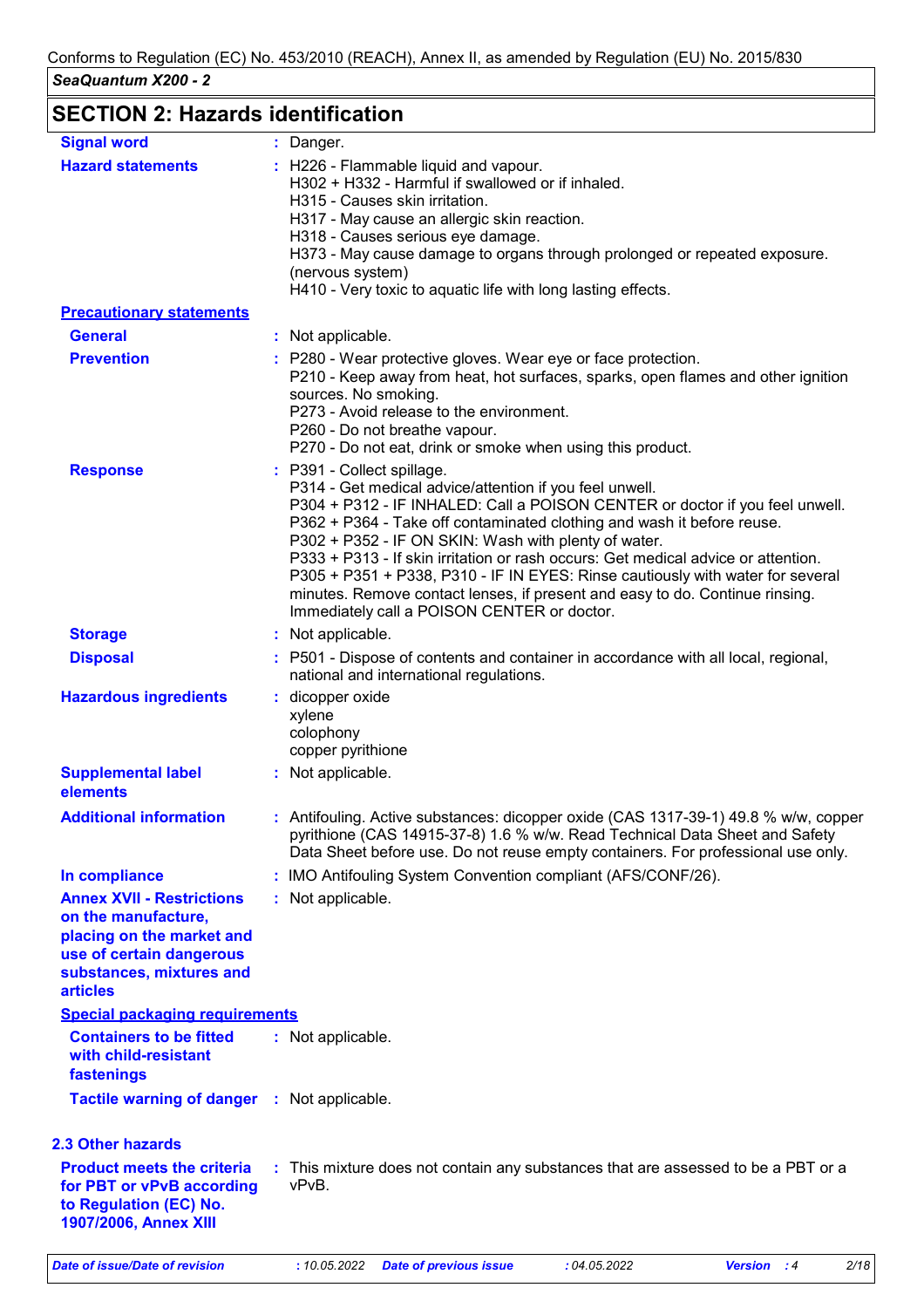## **SECTION 2: Hazards identification**

**Other hazards which do : not result in classification** : None known.

## **SECTION 3: Composition/information on ingredients**

| <b>Product/ingredient name</b> | <b>Identifiers</b>                                                                     | <b>Weight %</b> | <b>Regulation (EC) No.</b><br>1272/2008 [CLP]                                                                                                                                                                                                       | <b>Type</b> |
|--------------------------------|----------------------------------------------------------------------------------------|-----------------|-----------------------------------------------------------------------------------------------------------------------------------------------------------------------------------------------------------------------------------------------------|-------------|
| dicopper oxide                 | REACH #:<br>01-2119513794-36<br>EC: 215-270-7<br>CAS: 1317-39-1<br>Index: 029-002-00-X | $≥25 - ≤50$     | Acute Tox. 4, H302<br>Acute Tox. 4, H332<br>Eye Dam. 1, H318<br>Aquatic Acute 1, H400<br>$(M=100)$<br>Aquatic Chronic 1, H410<br>$(M=10)$                                                                                                           | [1] [2]     |
| xylene                         | REACH #:<br>01-2119488216-32<br>EC: 215-535-7<br>CAS: 1330-20-7<br>Index: 601-022-00-9 | $≥10 - ≤15$     | Flam. Liq. 3, H226<br>Acute Tox. 4, H312<br>Acute Tox. 4, H332<br>Skin Irrit. 2, H315<br>Eye Irrit. 2, H319<br>STOT SE 3, H335<br>Asp. Tox. 1, H304<br>Aquatic Chronic 3, H412                                                                      | [1] [2]     |
| ethylbenzene                   | REACH #:<br>01-2119489370-35<br>EC: 202-849-4<br>CAS: 100-41-4<br>Index: 601-023-00-4  | $\leq 5$        | Flam. Liq. 2, H225<br>Acute Tox. 4, H332<br>STOT RE 2, H373 (hearing<br>organs)<br>Asp. Tox. 1, H304<br>Aquatic Chronic 3, H412                                                                                                                     | [1] [2]     |
| zinc oxide                     | REACH #:<br>01-2119463881-32<br>EC: 215-222-5<br>CAS: 1314-13-2<br>Index: 030-013-00-7 | $\leq 5$        | Aquatic Acute 1, H400 (M=1) [1]<br>Aquatic Chronic 1, H410<br>$(M=1)$                                                                                                                                                                               |             |
| colophony                      | REACH #:<br>01-2119480418-32<br>EC: 232-475-7<br>CAS: 8050-09-7<br>Index: 650-015-00-7 | $\leq$ 3        | Skin Sens. 1, H317                                                                                                                                                                                                                                  | [1] [2]     |
| hydrocarbons, C9, aromatics    | REACH #:<br>01-2119455851-35<br>EC: 918-668-5<br>CAS: 128601-23-0                      | $\leq$ 3        | Flam. Liq. 3, H226<br><b>STOT SE 3, H335</b><br><b>STOT SE 3, H336</b><br>Asp. Tox. 1, H304<br>Aquatic Chronic 2, H411                                                                                                                              | $[1]$       |
| copper pyrithione              | EC: 238-984-0<br>CAS: 14915-37-8                                                       | $≤1.7$          | Acute Tox. 3, H301<br>Acute Tox. 3, H311<br>Acute Tox. 2, H330<br>Eye Dam. 1, H318<br>Repr. 2, H361d<br><b>STOT SE 3, H335</b><br>STOT RE 1, H372 (nervous<br>system)<br>Aquatic Acute 1, H400<br>$(M=100)$<br>Aquatic Chronic 1, H410<br>$(M=100)$ | [1] [2]     |
|                                |                                                                                        |                 | See Section 16 for the full<br>text of the H statements<br>declared above.                                                                                                                                                                          |             |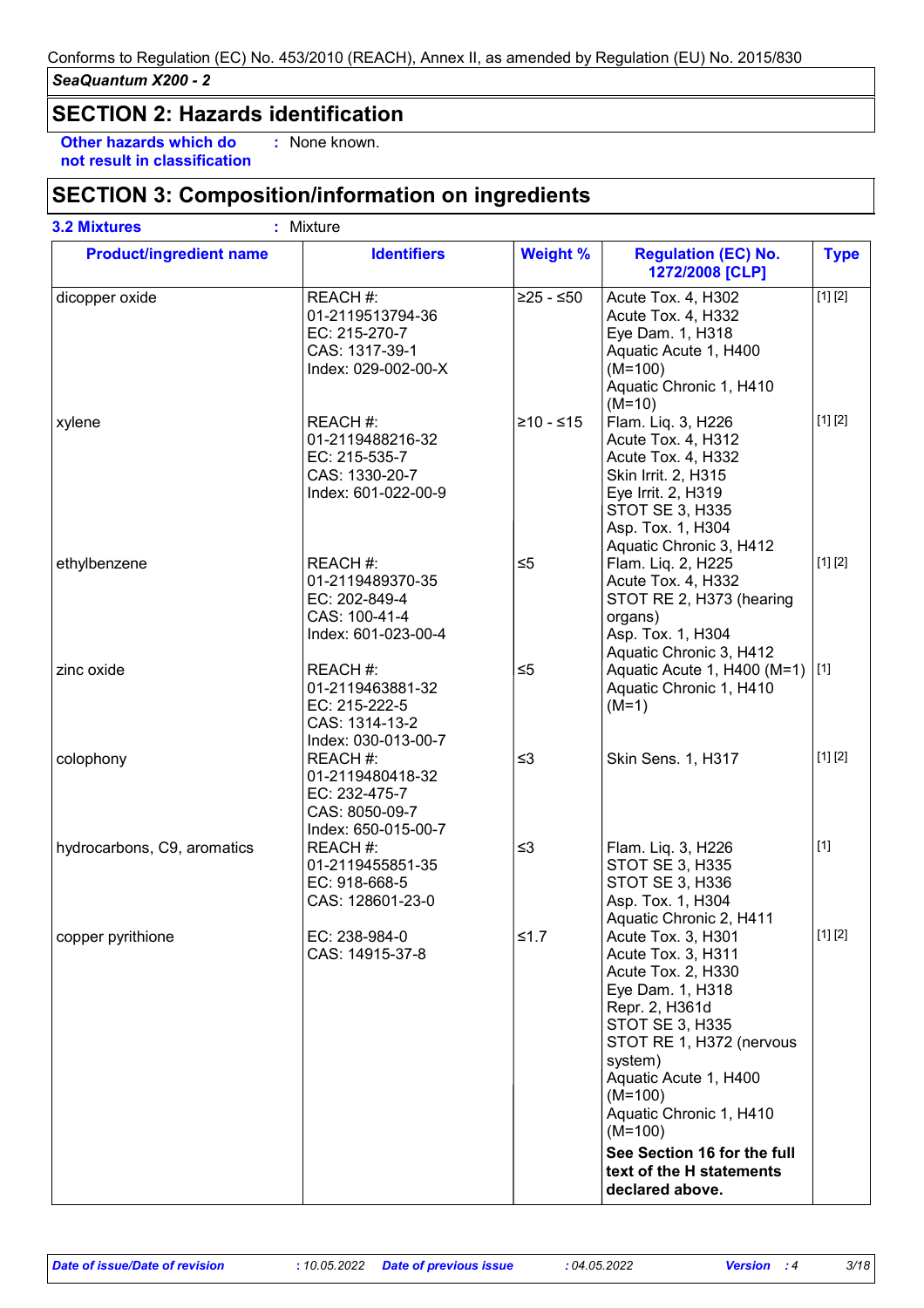## *SeaQuantum X200 - 2*

## **SECTION 3: Composition/information on ingredients**

There are no additional ingredients present which, within the current knowledge of the supplier and in the concentrations applicable, are classified as hazardous to health or the environment, are PBTs, vPvBs or Substances of equivalent concern, or have been assigned a workplace exposure limit and hence require reporting in this section.

## **Type**

[1] Substance classified with a health or environmental hazard

- [2] Substance with a workplace exposure limit
- [3] Substance meets the criteria for PBT according to Regulation (EC) No. 1907/2006, Annex XIII
- [4] Substance meets the criteria for vPvB according to Regulation (EC) No. 1907/2006, Annex XIII
- [5] Substance of equivalent concern
- [6] Additional disclosure due to company policy

Occupational exposure limits, if available, are listed in Section 8.

## **SECTION 4: First aid measures**

## **4.1 Description of first aid measures**

| <b>General</b>                    | : In all cases of doubt, or when symptoms persist, seek medical attention. Never give<br>anything by mouth to an unconscious person. If unconscious, place in recovery<br>position and seek medical advice.                                                                                                                                                                                                     |  |
|-----------------------------------|-----------------------------------------------------------------------------------------------------------------------------------------------------------------------------------------------------------------------------------------------------------------------------------------------------------------------------------------------------------------------------------------------------------------|--|
| <b>Eye contact</b>                | : Check for and remove any contact lenses. Immediately flush eyes with running<br>water for at least 15 minutes, keeping eyelids open. Seek immediate medical<br>attention.                                                                                                                                                                                                                                     |  |
| <b>Inhalation</b>                 | : Remove to fresh air. Keep person warm and at rest. If not breathing, if breathing is<br>irregular or if respiratory arrest occurs, provide artificial respiration or oxygen by<br>trained personnel.                                                                                                                                                                                                          |  |
| <b>Skin contact</b>               | : Remove contaminated clothing and shoes. Wash skin thoroughly with soap and<br>water or use recognised skin cleanser. Do NOT use solvents or thinners.                                                                                                                                                                                                                                                         |  |
| <b>Ingestion</b>                  | : If swallowed, seek medical advice immediately and show the container or label.<br>Keep person warm and at rest. Do NOT induce vomiting.                                                                                                                                                                                                                                                                       |  |
| <b>Protection of first-aiders</b> | : No action shall be taken involving any personal risk or without suitable training. If it<br>is suspected that fumes are still present, the rescuer should wear an appropriate<br>mask or self-contained breathing apparatus. It may be dangerous to the person<br>providing aid to give mouth-to-mouth resuscitation. Wash contaminated clothing<br>thoroughly with water before removing it, or wear gloves. |  |

## **4.2 Most important symptoms and effects, both acute and delayed**

# **Over-exposure signs/symptoms**

| <b>Eye contact</b>         | : Adverse symptoms may include the following:<br>pain<br>watering<br>redness                                                                                             |
|----------------------------|--------------------------------------------------------------------------------------------------------------------------------------------------------------------------|
| <b>Inhalation</b>          | : No specific data.                                                                                                                                                      |
| <b>Skin contact</b>        | : Adverse symptoms may include the following:<br>pain or irritation<br>redness<br>blistering may occur                                                                   |
| <b>Ingestion</b>           | : Adverse symptoms may include the following:<br>stomach pains                                                                                                           |
|                            | 4.3 Indication of any immediate medical attention and special treatment needed                                                                                           |
| <b>Notes to physician</b>  | : In case of inhalation of decomposition products in a fire, symptoms may be delayed.<br>The exposed person may need to be kept under medical surveillance for 48 hours. |
| <b>Specific treatments</b> | : No specific treatment.                                                                                                                                                 |
|                            |                                                                                                                                                                          |

See toxicological information (Section 11)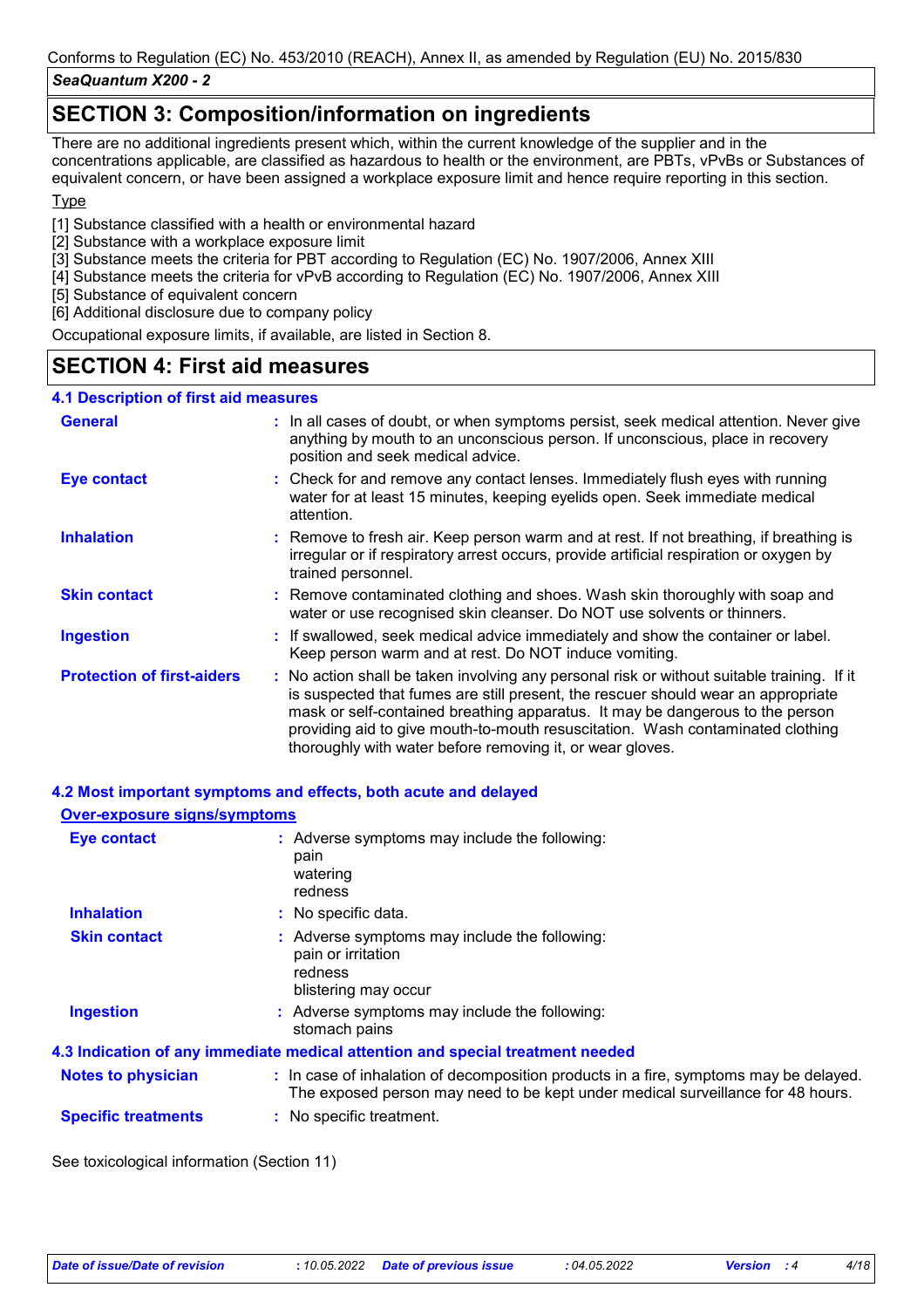## **SECTION 5: Firefighting measures**

| 5.1 Extinguishing media                                  |                                                                                                                              |
|----------------------------------------------------------|------------------------------------------------------------------------------------------------------------------------------|
| <b>Suitable extinguishing</b><br>media                   | : Recommended: alcohol-resistant foam, $CO2$ , powders, water spray.                                                         |
| <b>Unsuitable extinguishing</b><br>media                 | : Do not use water jet.                                                                                                      |
|                                                          | 5.2 Special hazards arising from the substance or mixture                                                                    |
| <b>Hazards from the</b><br>substance or mixture          | : Fire will produce dense black smoke. Exposure to decomposition products may<br>cause a health hazard.                      |
| <b>Hazardous combustion</b><br>products                  | : Decomposition products may include the following materials: carbon monoxide,<br>carbon dioxide, smoke, oxides of nitrogen. |
| <b>5.3 Advice for firefighters</b>                       |                                                                                                                              |
| <b>Special protective actions</b><br>for fire-fighters   | : Cool closed containers exposed to fire with water. Do not release runoff from fire to<br>drains or watercourses.           |
| <b>Special protective</b><br>equipment for fire-fighters | : Appropriate breathing apparatus may be required.                                                                           |
|                                                          |                                                                                                                              |

## **SECTION 6: Accidental release measures**

|                                                                       | 6.1 Personal precautions, protective equipment and emergency procedures                                                                                                                                                                                                            |
|-----------------------------------------------------------------------|------------------------------------------------------------------------------------------------------------------------------------------------------------------------------------------------------------------------------------------------------------------------------------|
| For non-emergency<br>personnel                                        | : Exclude sources of ignition and ventilate the area. Avoid breathing vapour or mist.<br>Refer to protective measures listed in sections 7 and 8.                                                                                                                                  |
|                                                                       | <b>For emergency responders</b> : If specialised clothing is required to deal with the spillage, take note of any<br>information in Section 8 on suitable and unsuitable materials. See also the<br>information in "For non-emergency personnel".                                  |
| <b>6.2 Environmental</b><br>precautions                               | : Do not allow to enter drains or watercourses. If the product contaminates lakes,<br>rivers, or sewers, inform the appropriate authorities in accordance with local<br>regulations.                                                                                               |
| <b>6.3 Methods and material</b><br>for containment and<br>cleaning up | : Contain and collect spillage with non-combustible, absorbent material e.g. sand,<br>earth, vermiculite or diatomaceous earth and place in container for disposal<br>according to local regulations (see Section 13). Preferably clean with a detergent.<br>Avoid using solvents. |
| 6.4 Reference to other<br><b>sections</b>                             | : See Section 1 for emergency contact information.<br>See Section 8 for information on appropriate personal protective equipment.<br>See Section 13 for additional waste treatment information.                                                                                    |

## **SECTION 7: Handling and storage**

The information in this section contains generic advice and guidance. The list of Identified Uses in Section 1 should be consulted for any available use-specific information provided in the Exposure Scenario(s).

## **7.1 Precautions for safe handling**

Prevent the creation of flammable or explosive concentrations of vapours in air and avoid vapour concentrations higher than the occupational exposure limits.

In addition, the product should only be used in areas from which all naked lights and other sources of ignition have been excluded. Electrical equipment should be protected to the appropriate standard.

Mixture may charge electrostatically: always use earthing leads when transferring from one container to another. Operators should wear antistatic footwear and clothing and floors should be of the conducting type.

Keep away from heat, sparks and flame. No sparking tools should be used.

Avoid contact with skin and eyes. Avoid the inhalation of dust, particulates, spray or mist arising from the application of this mixture. Avoid inhalation of dust from sanding.

| Date of issue/Date of revision | : 10.05.2022 Date of previous issue | : 04.05.2022 | <b>Version</b> : 4 | 5/18 |
|--------------------------------|-------------------------------------|--------------|--------------------|------|
|                                |                                     |              |                    |      |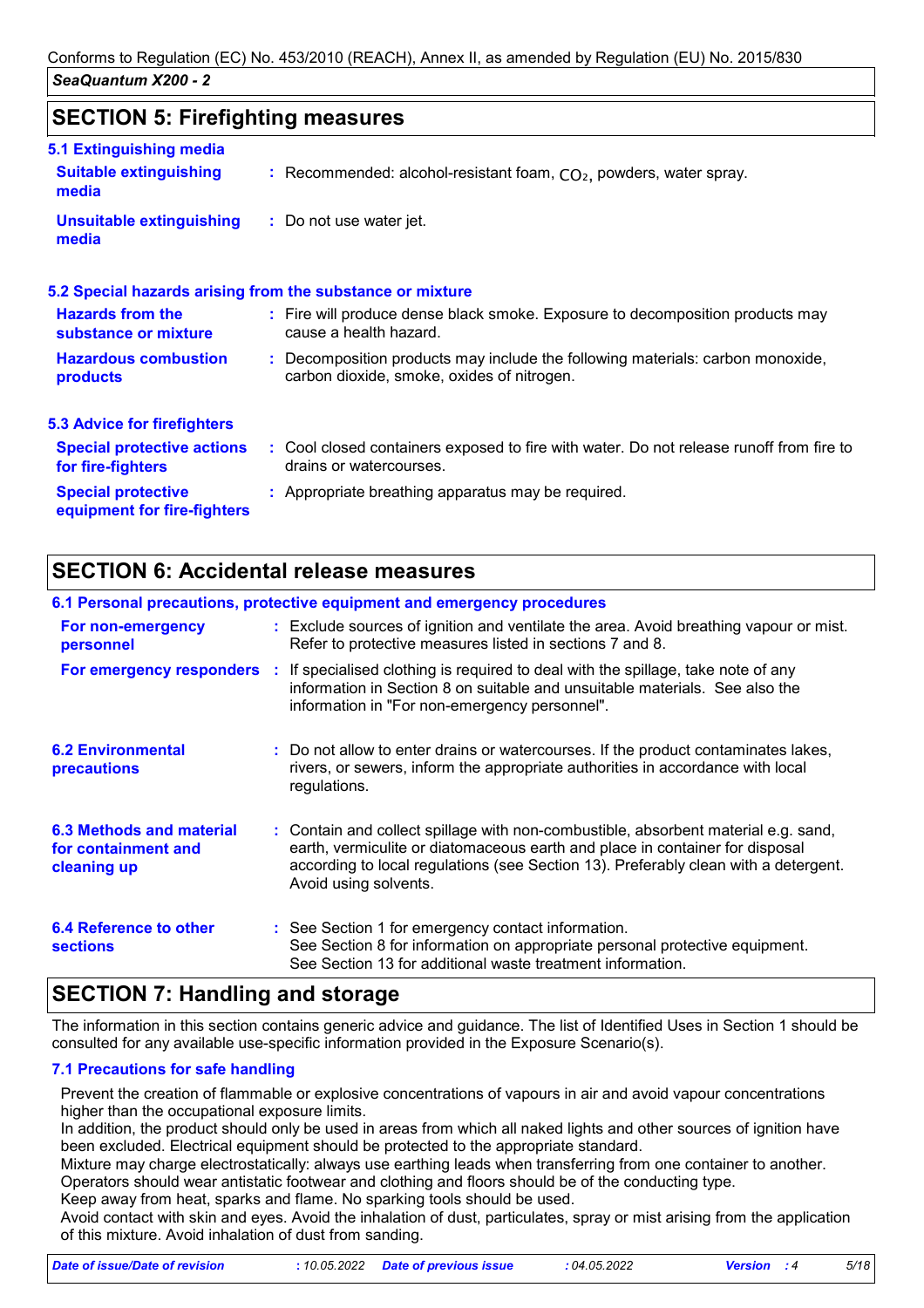## *SeaQuantum X200 - 2*

## **SECTION 7: Handling and storage**

Eating, drinking and smoking should be prohibited in areas where this material is handled, stored and processed. Put on appropriate personal protective equipment (see Section 8).

Never use pressure to empty. Container is not a pressure vessel.

Always keep in containers made from the same material as the original one.

Comply with the health and safety at work laws.

Do not allow to enter drains or watercourses.

#### **Information on fire and explosion protection**

Vapours are heavier than air and may spread along floors. Vapours may form explosive mixtures with air.

When operators, whether spraying or not, have to work inside the spray booth, ventilation is unlikely to be sufficient to control particulates and solvent vapour in all cases. In such circumstances they should wear a compressed air-fed respirator during the spraying process and until such time as the particulates and solvent vapour concentration has fallen below the exposure limits.

### **7.2 Conditions for safe storage, including any incompatibilities**

Store in accordance with local regulations.

#### **Notes on joint storage**

Keep away from: oxidising agents, strong alkalis, strong acids.

#### **Additional information on storage conditions**

Observe label precautions. Store in a dry, cool and well-ventilated area. Keep away from heat and direct sunlight. Keep away from sources of ignition. No smoking. Prevent unauthorised access. Containers that have been opened must be carefully resealed and kept upright to prevent leakage.

### **7.3 Specific end use(s)**

**Recommendations : Industrial sector specific : solutions** Not available. : Not available.

## **SECTION 8: Exposure controls/personal protection**

The information in this section contains generic advice and guidance. Information is provided based on typical anticipated uses of the product. Additional measures might be required for bulk handling or other uses that could significantly increase worker exposure or environmental releases.

### **8.1 Control parameters**

#### **Occupational exposure limits**

| <b>Product/ingredient name</b> | <b>Exposure limit values</b>                                                                                                                                                                                                              |
|--------------------------------|-------------------------------------------------------------------------------------------------------------------------------------------------------------------------------------------------------------------------------------------|
| dicopper oxide                 | National institute of occupational safety and health (Spain,<br>4/2021).                                                                                                                                                                  |
| xylene                         | TWA: 0.01 mg/m <sup>3</sup> , (as Cu) 8 hours. Form: Respirable fraction<br>National institute of occupational safety and health (Spain,<br>4/2021). Absorbed through skin.                                                               |
|                                | STEL: 442 mg/m <sup>3</sup> 15 minutes.<br>STEL: 100 ppm 15 minutes.<br>TWA: $221 \text{ mg/m}^3$ 8 hours.<br>TWA: 50 ppm 8 hours.                                                                                                        |
| ethylbenzene                   | National institute of occupational safety and health (Spain,<br>4/2021). Absorbed through skin.<br>TWA: 100 ppm 8 hours.<br>TWA: $441$ mg/m <sup>3</sup> 8 hours.<br>STEL: 200 ppm 15 minutes.<br>STEL: 884 mg/m <sup>3</sup> 15 minutes. |
| colophony                      | National institute of occupational safety and health (Spain,<br>4/2021). Skin sensitiser.                                                                                                                                                 |
| copper pyrithione              | National institute of occupational safety and health (Spain,<br>4/2021).<br>TWA: 0.01 mg/m <sup>3</sup> , (as Cu) 8 hours. Form: Respirable fraction                                                                                      |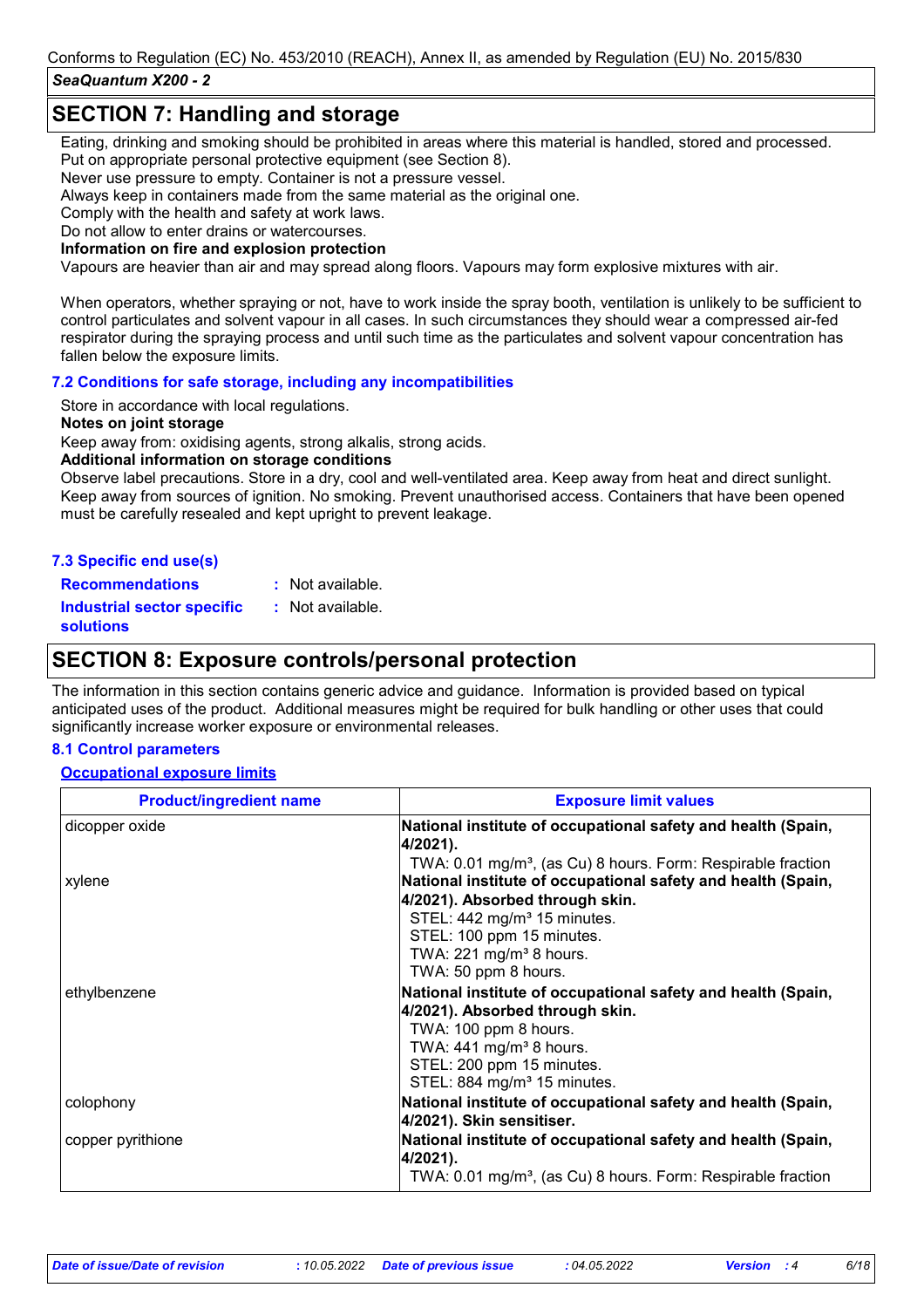# **SECTION 8: Exposure controls/personal protection**

| procedures<br>of the ventilation or other control measures and/or the necessity to use respiratory<br>the assessment of exposure by inhalation to chemical agents for comparison with<br>of exposure to chemical and biological agents) European Standard EN 482<br>for the measurement of chemical agents) Reference to national guidance<br>required. | <b>Recommended monitoring</b> | If this product contains ingredients with exposure limits, personal, workplace<br>atmosphere or biological monitoring may be required to determine the effectiveness<br>protective equipment. Reference should be made to monitoring standards, such as<br>the following: European Standard EN 689 (Workplace atmospheres - Guidance for<br>limit values and measurement strategy) European Standard EN 14042 (Workplace<br>atmospheres - Guide for the application and use of procedures for the assessment<br>(Workplace atmospheres - General requirements for the performance of procedures<br>documents for methods for the determination of hazardous substances will also be |
|---------------------------------------------------------------------------------------------------------------------------------------------------------------------------------------------------------------------------------------------------------------------------------------------------------------------------------------------------------|-------------------------------|-------------------------------------------------------------------------------------------------------------------------------------------------------------------------------------------------------------------------------------------------------------------------------------------------------------------------------------------------------------------------------------------------------------------------------------------------------------------------------------------------------------------------------------------------------------------------------------------------------------------------------------------------------------------------------------|
|---------------------------------------------------------------------------------------------------------------------------------------------------------------------------------------------------------------------------------------------------------------------------------------------------------------------------------------------------------|-------------------------------|-------------------------------------------------------------------------------------------------------------------------------------------------------------------------------------------------------------------------------------------------------------------------------------------------------------------------------------------------------------------------------------------------------------------------------------------------------------------------------------------------------------------------------------------------------------------------------------------------------------------------------------------------------------------------------------|

#### **DNELs/DMELs**

| <b>Product/ingredient name</b>                 | <b>Exposure</b>               | <b>Value</b>            | <b>Population</b> | <b>Effects</b>                       |
|------------------------------------------------|-------------------------------|-------------------------|-------------------|--------------------------------------|
| dicopper oxide                                 | Long term Oral                | $0.041$ mg/             | General           | Systemic                             |
|                                                |                               | kg bw/day               | population        |                                      |
|                                                | Short term Oral               | $0.082$ mg/             | General           | Systemic                             |
|                                                |                               | kg bw/day               | population        |                                      |
|                                                | Long term                     | 1 mg/ $m3$              | Workers           | Local                                |
|                                                | Inhalation                    |                         |                   |                                      |
|                                                | Long term                     | 1 mg/ $m3$              | Workers           | Systemic                             |
|                                                | Inhalation                    |                         |                   |                                      |
|                                                | Long term Dermal              | $137 \text{ mg/kg}$     | Workers           | Systemic                             |
|                                                |                               | bw/day                  |                   |                                      |
| xylene                                         | Long term Oral                | $1.6$ mg/kg             | General           | Systemic                             |
|                                                |                               | bw/day                  | population        |                                      |
|                                                | Long term                     | 14.8 mg/m <sup>3</sup>  | General           | Systemic                             |
|                                                | Inhalation                    |                         | population        |                                      |
|                                                |                               | 77 mg/m $3$             | Workers           |                                      |
|                                                | Long term                     |                         |                   | Systemic                             |
|                                                | Inhalation                    |                         |                   |                                      |
|                                                | Long term Dermal              | 108 mg/kg               | General           | Systemic                             |
|                                                |                               | bw/day                  | population        |                                      |
|                                                | Long term Dermal              | 180 mg/kg               | Workers           | Systemic                             |
|                                                |                               | bw/day                  |                   |                                      |
|                                                | Short term                    | 289 mg/m <sup>3</sup>   | Workers           | Local                                |
|                                                | Inhalation                    |                         |                   |                                      |
|                                                | Short term                    | 289 mg/m $3$            | Workers           | Systemic                             |
|                                                | Inhalation                    |                         |                   |                                      |
|                                                | Long term                     | 65.3 mg/m <sup>3</sup>  | General           | Local                                |
|                                                | Inhalation                    |                         | population        |                                      |
|                                                | Short term                    | 260 mg/ $m3$            | General           | Local                                |
|                                                | Inhalation                    |                         | population        |                                      |
|                                                | Short term                    | $260$ mg/m <sup>3</sup> | General           | Systemic                             |
|                                                | Inhalation                    |                         | population        |                                      |
|                                                | Long term                     | 221 mg/m <sup>3</sup>   | Workers           | Local                                |
|                                                | Inhalation                    |                         |                   |                                      |
| ethylbenzene                                   | Long term Oral                | $1.6$ mg/kg             | General           | Systemic                             |
|                                                |                               | bw/day                  | population        |                                      |
|                                                | Long term                     | 15 mg/m <sup>3</sup>    | General           | Systemic                             |
|                                                | Inhalation                    |                         | population        |                                      |
|                                                | Long term                     | 77 mg/m $3$             | Workers           | Systemic                             |
|                                                | Inhalation                    |                         |                   |                                      |
|                                                | Long term Dermal              | 180 mg/kg               | Workers           | Systemic                             |
|                                                |                               | bw/day                  |                   |                                      |
|                                                | Short term                    | 293 mg/m <sup>3</sup>   | Workers           | Local                                |
|                                                | Inhalation                    |                         |                   |                                      |
|                                                |                               |                         | Workers           |                                      |
|                                                | Long term                     | 442 mg/m <sup>3</sup>   |                   | Local                                |
|                                                | Inhalation                    |                         |                   |                                      |
|                                                | Short term                    | 884 mg/m <sup>3</sup>   | Workers           | Systemic                             |
|                                                | Inhalation                    |                         |                   |                                      |
|                                                |                               |                         |                   |                                      |
| Date of issue/Date of revision<br>: 10.05.2022 | <b>Date of previous issue</b> | : 04.05.2022            |                   | <b>Version</b><br>7/18<br>$\cdot$ :4 |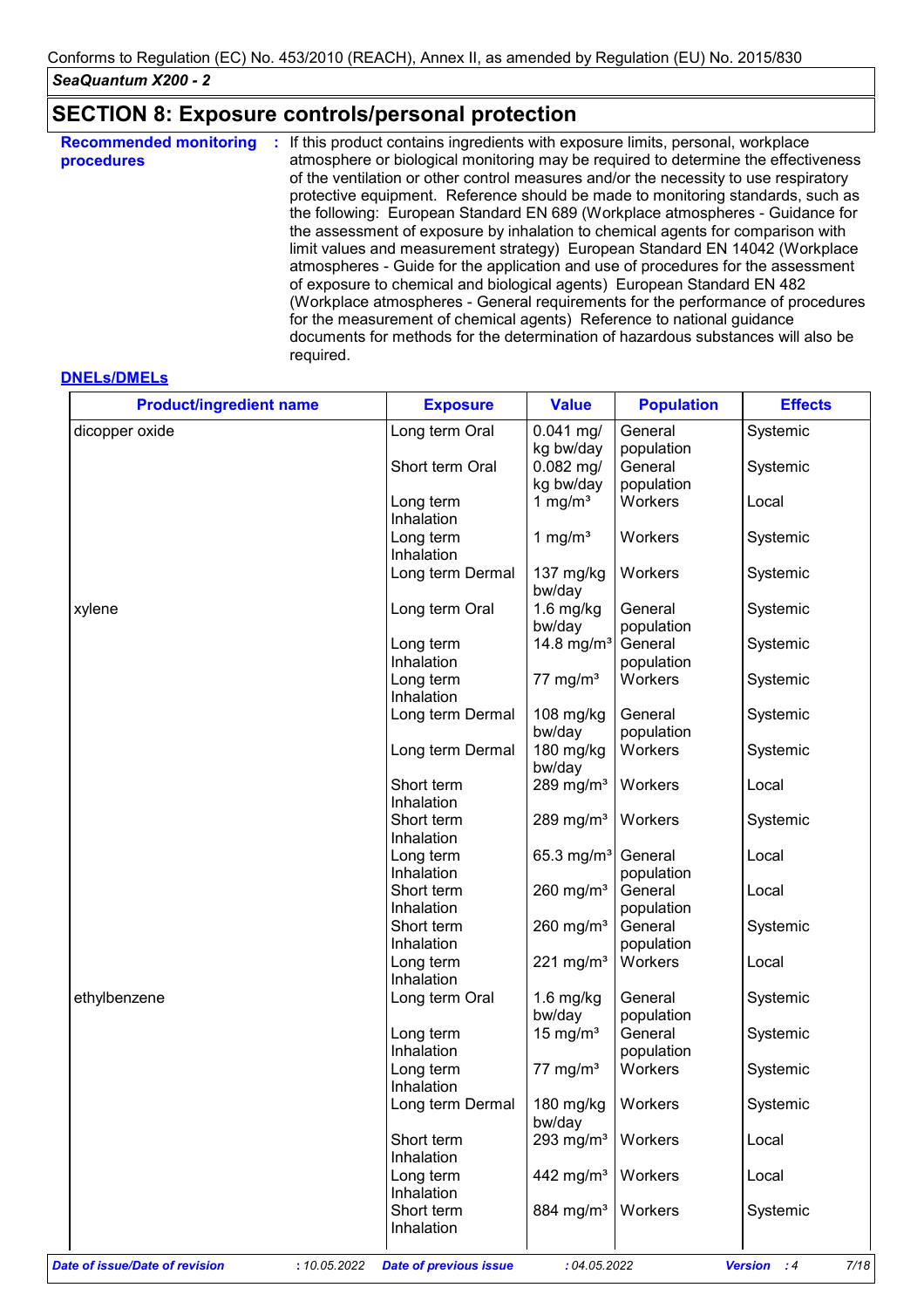| <b>SECTION 8: Exposure controls/personal protection</b> |                         |                          |                       |          |
|---------------------------------------------------------|-------------------------|--------------------------|-----------------------|----------|
| zinc oxide                                              | Long term Dermal        | 83 mg/kg                 | Workers               | Systemic |
|                                                         |                         | bw/day                   |                       |          |
|                                                         | Long term               | $5 \text{ mg/m}^3$       | Workers               | Systemic |
|                                                         | Inhalation              |                          |                       |          |
|                                                         | Long term Dermal        | 83 mg/kg                 | General               | Systemic |
|                                                         |                         | bw/day                   | population            |          |
|                                                         |                         |                          | [Consumers]           |          |
|                                                         | Long term               | $2.5$ mg/m <sup>3</sup>  | General               | Systemic |
|                                                         | Inhalation              |                          | population            |          |
|                                                         |                         |                          | [Consumers]           |          |
|                                                         | Long term Oral          | $0.83$ mg/               | General               | Systemic |
|                                                         |                         | kg bw/day                | population            |          |
|                                                         |                         |                          | [Consumers]           |          |
|                                                         | Long term               | $0.5$ mg/m <sup>3</sup>  | Workers               | Local    |
|                                                         | Inhalation              |                          |                       |          |
|                                                         | Long term Oral          | $0.83$ mg/               | General               | Systemic |
|                                                         |                         | kg bw/day                | population            |          |
|                                                         | Long term               | $2.5 \text{ mg/m}^3$     | General               | Systemic |
|                                                         | Inhalation              |                          | population            |          |
|                                                         | Long term               | 5 mg/ $m3$               | Workers               | Systemic |
|                                                         | Inhalation              |                          |                       |          |
|                                                         | Long term Dermal        | 83 mg/kg                 | General               | Systemic |
|                                                         |                         | bw/day                   | population            |          |
|                                                         | Long term Dermal        | 83 mg/kg                 | Workers               | Systemic |
|                                                         |                         | bw/day                   |                       |          |
| colophony                                               | Long term Dermal        | 25 mg/kg                 | Workers               | Systemic |
|                                                         |                         | bw/day                   |                       |          |
|                                                         | Long term               | 176 mg/ $m3$             | Workers               | Systemic |
|                                                         | Inhalation              |                          |                       |          |
|                                                         | Long term Dermal        | 15 mg/kg                 | General               | Systemic |
|                                                         |                         | bw/day                   | population            |          |
|                                                         |                         |                          | [Consumers]           |          |
|                                                         | Long term               | 52 mg/ $m3$              | General               | Systemic |
|                                                         | Inhalation              |                          | population            |          |
|                                                         |                         |                          | [Consumers]           |          |
|                                                         | Long term Oral          | 15 mg/kg                 | General               | Systemic |
|                                                         |                         | bw/day                   | population            |          |
|                                                         |                         |                          | [Consumers]           |          |
|                                                         | Long term Oral          | 10 mg/kg                 | General               | Systemic |
|                                                         |                         | bw/day                   | population            |          |
|                                                         | Long term Dermal        | 10 mg/kg                 | General               | Systemic |
|                                                         |                         | bw/day                   | population            |          |
|                                                         | Long term Dermal        | 17 mg/kg                 | Workers               | Systemic |
|                                                         |                         | bw/day                   |                       |          |
|                                                         | Long term<br>Inhalation | 35 mg/ $m3$              | General<br>population | Systemic |
|                                                         |                         | 117 mg/ $m3$             | Workers               |          |
|                                                         | Long term<br>Inhalation |                          |                       | Systemic |
|                                                         |                         |                          |                       |          |
| hydrocarbons, C9, aromatics                             | Long term Dermal        | 25 mg/kg<br>bw/day       | Workers               | Systemic |
|                                                         | Long term               | 150 mg/ $m3$             | Workers               | Systemic |
|                                                         | Inhalation              |                          |                       |          |
|                                                         | Long term Dermal        | 11 mg/kg                 | General               | Systemic |
|                                                         |                         | bw/day                   | population            |          |
|                                                         |                         |                          | [Consumers]           |          |
|                                                         | Long term               | 32 mg/ $m3$              | General               | Systemic |
|                                                         | Inhalation              |                          | population            |          |
|                                                         |                         |                          | [Consumers]           |          |
|                                                         | Long term Oral          | 11 $mg/kg$               | General               | Systemic |
|                                                         |                         | bw/day                   | population            |          |
|                                                         |                         |                          | [Consumers]           |          |
|                                                         |                         |                          | General               | Systemic |
|                                                         | Long term               | $0.41$ mg/m <sup>3</sup> |                       |          |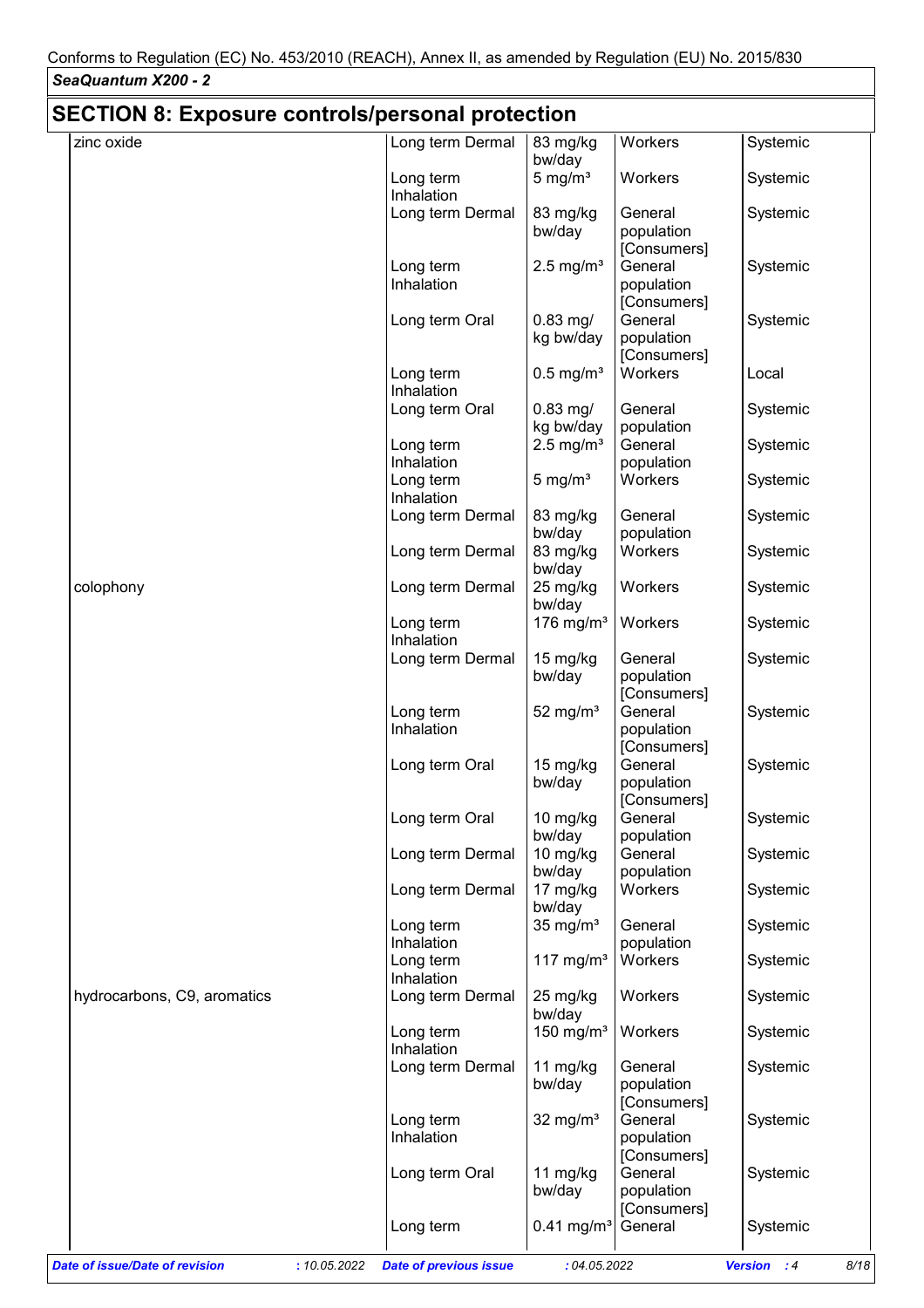## **SECTION 8: Exposure controls/personal protection**

|  | Inhalation        |                   | population |          |
|--|-------------------|-------------------|------------|----------|
|  | Long term         | 1.9 mg/ $m3$      | Workers    | Systemic |
|  | Inhalation        |                   |            |          |
|  | Long term         | 178.57 mg/        | General    | Local    |
|  | <b>Inhalation</b> | m <sup>3</sup>    | population |          |
|  | Short term        | 640 mg/ $m3$      | General    | Local    |
|  | Inhalation        |                   | population |          |
|  | Long term         | 837.5 mg/         | Workers    | Local    |
|  | Inhalation        | m <sup>3</sup>    |            |          |
|  | Short term        | 1066.67           | Workers    | Local    |
|  | Inhalation        | mg/m <sup>3</sup> |            |          |
|  | Short term        | 1152 mg/          | General    | Systemic |
|  | Inhalation        | m <sup>3</sup>    | population |          |
|  | Short term        | 1286.4 mg/        | Workers    | Systemic |
|  | Inhalation        | m <sup>3</sup>    |            |          |
|  |                   |                   |            |          |

### **PNECs**

| <b>Product/ingredient name</b> | <b>Compartment Detail</b>  | <b>Value</b>      | <b>Method Detail</b> |
|--------------------------------|----------------------------|-------------------|----------------------|
| dicopper oxide                 | Fresh water                | 7.8 µg/l          |                      |
|                                | Marine                     | $5.2 \mu g/l$     |                      |
|                                | Sewage Treatment           | 230 µg/l          |                      |
|                                | Plant                      |                   |                      |
|                                | Fresh water sediment       | 87 mg/kg dwt      |                      |
|                                | Marine water sediment      | 676 mg/kg dwt     |                      |
|                                | Soil                       | 65 mg/kg dwt      |                      |
| xylene                         | Fresh water                | 0.327 mg/l        |                      |
|                                | Marine                     | $0.327$ mg/l      |                      |
|                                | Sewage Treatment           | 6.58 mg/l         |                      |
|                                | Plant                      |                   |                      |
|                                | Fresh water sediment       | 12.46 mg/kg dwt   |                      |
|                                | Marine water sediment      | 12.46 mg/kg dwt   |                      |
|                                | Soil                       | 2.31 mg/kg dwt    |                      |
| ethylbenzene                   | Fresh water                | $0.1$ mg/l        |                      |
|                                | Marine                     | $0.01$ mg/l       |                      |
|                                | Sewage Treatment           | $9.6$ mg/l        |                      |
|                                | Plant                      |                   |                      |
|                                | Fresh water sediment       | 13.7 mg/kg dwt    |                      |
|                                | Soil                       | 2.68 mg/kg dwt    |                      |
|                                | <b>Secondary Poisoning</b> | 20 mg/kg          |                      |
| zinc oxide                     | Fresh water                | 20.6 µg/l         |                      |
|                                | Marine                     | $6.1$ µg/l        |                      |
|                                | Sewage Treatment           | 52 µg/l           |                      |
|                                | Plant                      |                   |                      |
|                                | Fresh water sediment       | 117.8 $mg/kg$ dwt |                      |
|                                | Marine water sediment      | 56.5 mg/kg dwt    |                      |
|                                | Soil                       | 35.6 mg/kg dwt    |                      |
| colophony                      | Fresh water                | $0.0054$ mg/l     |                      |
|                                | Marine                     | 0.00054 mg/l      |                      |
|                                | Sewage Treatment           | 1000 mg/l         |                      |
|                                | Plant                      |                   |                      |
|                                | Fresh water sediment       | 0.02 mg/kg dwt    |                      |
|                                | Marine water sediment      | 0.002 mg/kg dwt   |                      |
|                                | Soil                       | 0.0015 mg/kg dwt  |                      |

#### **8.2 Exposure controls**

#### **Appropriate engineering controls**

Provide adequate ventilation. Where reasonably practicable, this should be **:** achieved by the use of local exhaust ventilation and good general extraction. If these are not sufficient to maintain concentrations of particulates and solvent vapours below the OEL, suitable respiratory protection must be worn.

### **Individual protection measures**

*Date of issue/Date of revision* **:** *10.05.2022 Date of previous issue : 04.05.2022 Version : 4 9/18*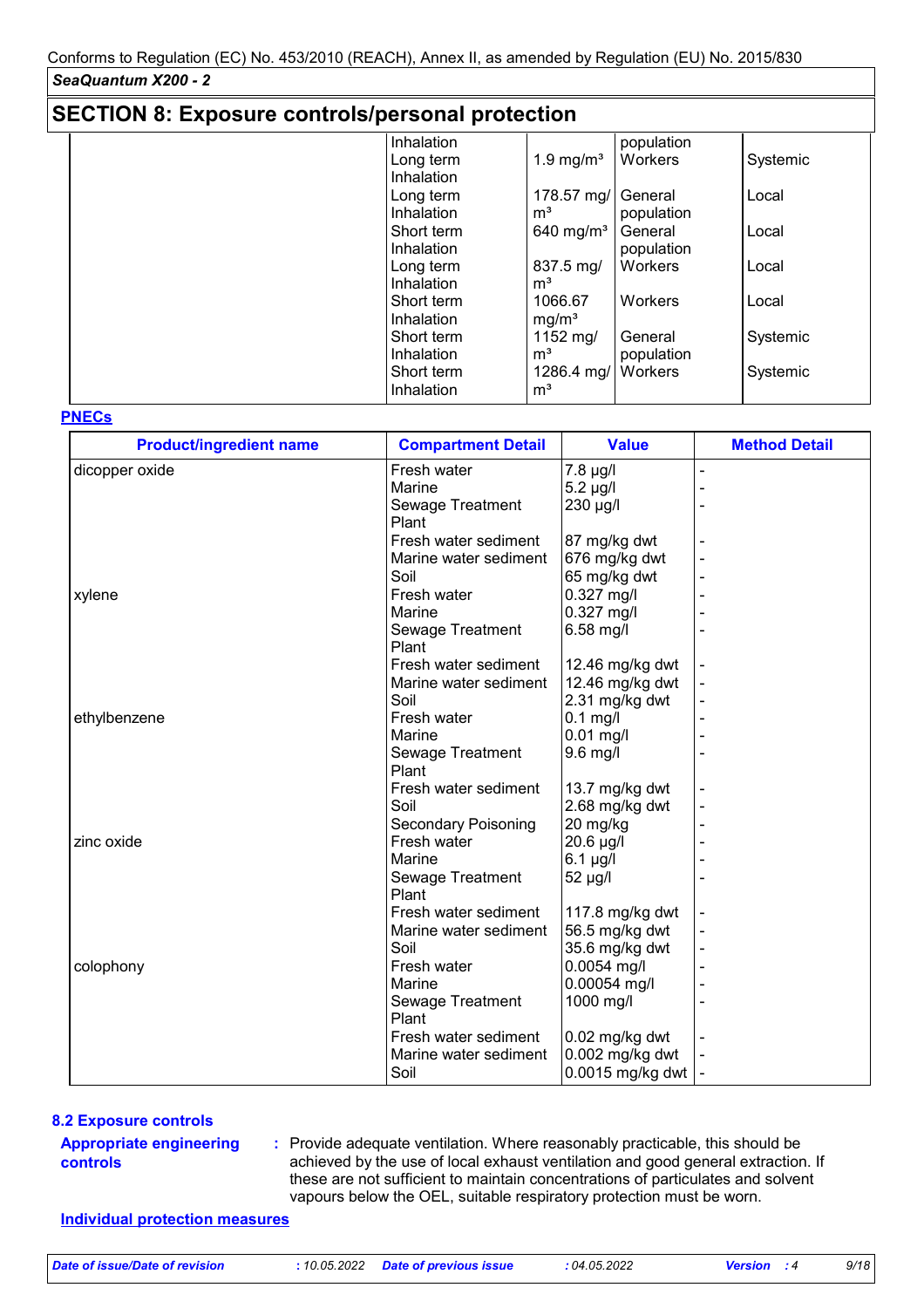## **SECTION 8: Exposure controls/personal protection**

| <b>Hygiene measures</b>                   | : Wash hands, forearms and face thoroughly after handling chemical products, before<br>eating, smoking and using the lavatory and at the end of the working period.<br>Appropriate techniques should be used to remove potentially contaminated clothing.<br>Contaminated work clothing should not be allowed out of the workplace. Wash<br>contaminated clothing before reusing. Ensure that eyewash stations and safety<br>showers are close to the workstation location.                                                                                                                                                                                                                                                                                                                                                                                                                                                                                                                                                                                                             |
|-------------------------------------------|-----------------------------------------------------------------------------------------------------------------------------------------------------------------------------------------------------------------------------------------------------------------------------------------------------------------------------------------------------------------------------------------------------------------------------------------------------------------------------------------------------------------------------------------------------------------------------------------------------------------------------------------------------------------------------------------------------------------------------------------------------------------------------------------------------------------------------------------------------------------------------------------------------------------------------------------------------------------------------------------------------------------------------------------------------------------------------------------|
| <b>Eye/face protection</b>                | Safety eyewear complying to EN 166 should be used when a risk assessment<br>indicates this is necessary to avoid exposure to liquid splashes, mists, gases or<br>dusts. If contact is possible, the following protection should be worn, unless the<br>assessment indicates a higher degree of protection: chemical splash goggles and/<br>or face shield. If inhalation hazards exist, a full-face respirator may be required<br>instead.                                                                                                                                                                                                                                                                                                                                                                                                                                                                                                                                                                                                                                              |
| <b>Skin protection</b>                    |                                                                                                                                                                                                                                                                                                                                                                                                                                                                                                                                                                                                                                                                                                                                                                                                                                                                                                                                                                                                                                                                                         |
| <b>Gloves</b>                             | : There is no one glove material or combination of materials that will give unlimited<br>resistance to any individual or combination of chemicals.<br>The breakthrough time must be greater than the end use time of the product.<br>The instructions and information provided by the glove manufacturer on use,<br>storage, maintenance and replacement must be followed.<br>Gloves should be replaced regularly and if there is any sign of damage to the glove<br>material.<br>Always ensure that gloves are free from defects and that they are stored and used<br>correctly.<br>The performance or effectiveness of the glove may be reduced by physical/chemical<br>damage and poor maintenance.<br>Barrier creams may help to protect the exposed areas of the skin but should not be<br>applied once exposure has occurred.<br>Wear suitable gloves tested to EN374.<br>Not recommended, gloves (breakthrough time) < 1 hour: neoprene, butyl rubber,<br><b>PVC</b><br>Recommended, gloves(breakthrough time) > 8 hours: nitrile rubber, 4H, Teflon,<br>polyvinyl alcohol (PVA) |
|                                           | For right choice of glove materials, with focus on chemical resistance and time of<br>penetration, seek advice by the supplier of chemical resistant gloves.                                                                                                                                                                                                                                                                                                                                                                                                                                                                                                                                                                                                                                                                                                                                                                                                                                                                                                                            |
|                                           | The user must check that the final choice of type of glove selected for handling this<br>product is the most appropriate and takes into account the particular conditions of<br>use, as included in the user's risk assessment.                                                                                                                                                                                                                                                                                                                                                                                                                                                                                                                                                                                                                                                                                                                                                                                                                                                         |
| <b>Body protection</b>                    | : Personnel should wear antistatic clothing made of natural fibres or of high-<br>temperature-resistant synthetic fibres.                                                                                                                                                                                                                                                                                                                                                                                                                                                                                                                                                                                                                                                                                                                                                                                                                                                                                                                                                               |
| <b>Other skin protection</b>              | : Appropriate footwear and any additional skin protection measures should be<br>selected based on the task being performed and the risks involved and should be<br>approved by a specialist before handling this product.                                                                                                                                                                                                                                                                                                                                                                                                                                                                                                                                                                                                                                                                                                                                                                                                                                                               |
| <b>Respiratory protection</b>             | : If workers are exposed to concentrations above the exposure limit, they must use a<br>respirator according to EN 140. Use respiratory mask with charcoal and dust filter<br>when spraying this product, according to EN 14387 (as filter combination A2-P2). In<br>confined spaces, use compressed-air or fresh-air respiratory equipment. When use<br>of roller or brush, consider use of charcoalfilter.                                                                                                                                                                                                                                                                                                                                                                                                                                                                                                                                                                                                                                                                            |
| <b>Environmental exposure</b><br>controls | Do not allow to enter drains or watercourses.                                                                                                                                                                                                                                                                                                                                                                                                                                                                                                                                                                                                                                                                                                                                                                                                                                                                                                                                                                                                                                           |

# **SECTION 9: Physical and chemical properties**

|                        | 9.1 Information on basic physical and chemical properties |
|------------------------|-----------------------------------------------------------|
| <b>Appearance</b>      |                                                           |
| <b>Physical state</b>  | : Liquid.                                                 |
| <b>Colour</b>          | $:$ Red                                                   |
| <b>Odour</b>           | : Characteristic.                                         |
| <b>Odour threshold</b> | : Not applicable.                                         |
|                        |                                                           |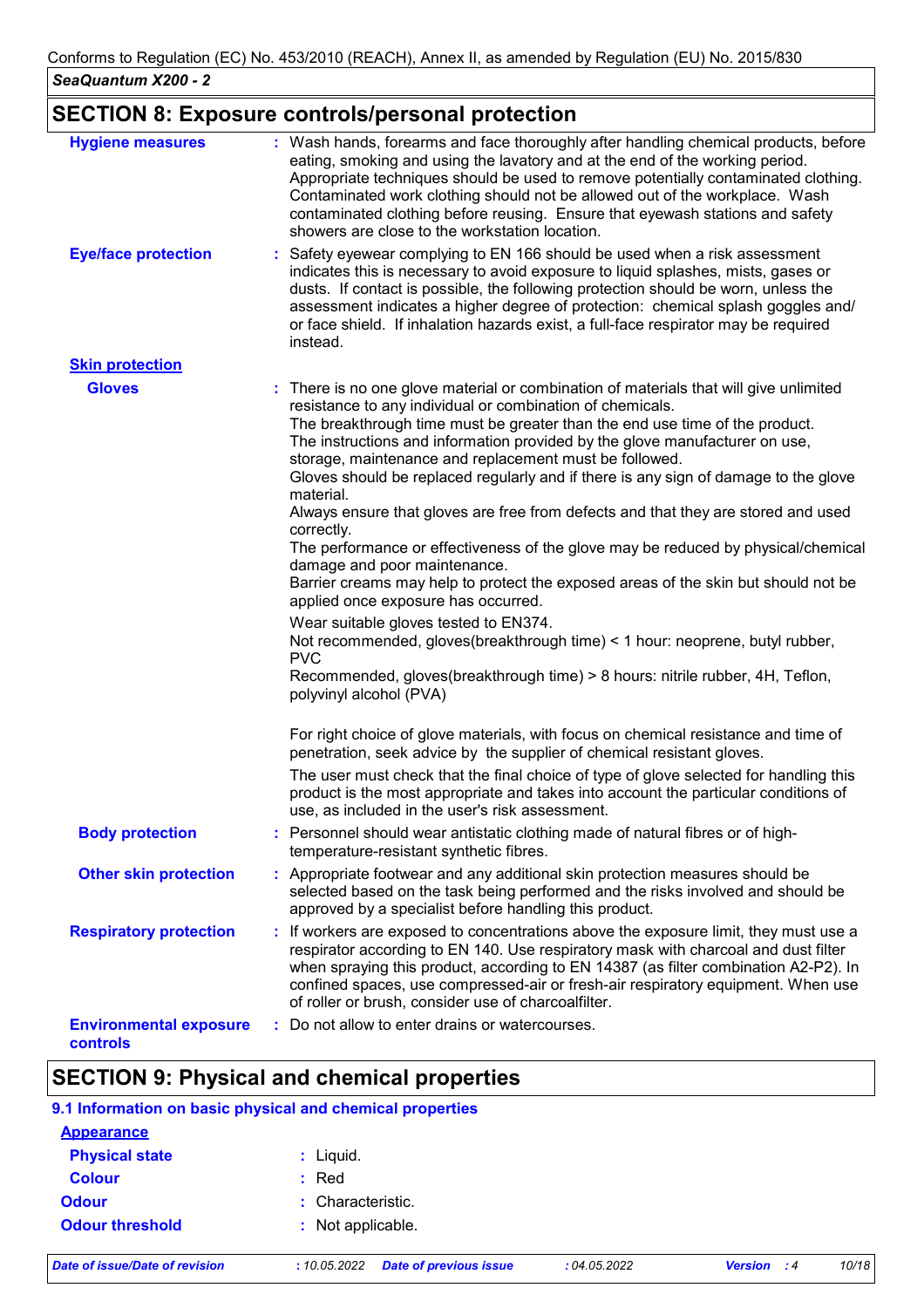# **SECTION 9: Physical and chemical properties**

| pH                                                                | : Not applicable.                                                                                                                   |
|-------------------------------------------------------------------|-------------------------------------------------------------------------------------------------------------------------------------|
| <b>Melting point/freezing point</b>                               | : Not applicable.                                                                                                                   |
| Initial boiling point and<br>boiling range                        | : Lowest known value: 136.1°C (277°F) (ethylbenzene). Weighted average:<br>140.91°C (285.6°F)                                       |
| <b>Flash point</b>                                                | : Closed cup: $25^{\circ}$ C                                                                                                        |
| <b>Evaporation rate</b>                                           | Highest known value: 0.84 (ethylbenzene) Weighted average: 0.79 compared<br>with butyl acetate                                      |
| <b>Flammability (solid, gas)</b>                                  | : Not applicable.                                                                                                                   |
| <b>Upper/lower flammability or</b><br>explosive limits            | $: 0.8 - 7.6\%$                                                                                                                     |
| <b>Vapour pressure</b>                                            | : Highest known value: 1.2 kPa (9.3 mm Hg) (at $20^{\circ}$ C) (ethylbenzene). Weighted<br>average: 0.98 kPa (7.35 mm Hg) (at 20°C) |
| <b>Vapour density</b>                                             | : Highest known value: $3.7$ (Air = 1) (xylene). Weighted average: $3.7$ (Air = 1)                                                  |
| <b>Density</b>                                                    | : $1.936$ g/cm <sup>3</sup>                                                                                                         |
| <b>Solubility(ies)</b>                                            | : Insoluble in the following materials: cold water and hot water.                                                                   |
| <b>Partition coefficient: n-octanol/: Not available.</b><br>water |                                                                                                                                     |
| <b>Auto-ignition temperature</b>                                  | : Lowest known value: 280 to 470°C (536 to 878°F) (hydrocarbons, C9,<br>aromatics).                                                 |
| <b>Decomposition temperature</b>                                  | : Not available.                                                                                                                    |
| <b>Viscosity</b>                                                  | : Kinematic (40°C): $>20.5$ mm <sup>2</sup> /s ( $>20.5$ cSt)                                                                       |
| <b>Explosive properties</b>                                       | : Not available.                                                                                                                    |
| <b>Oxidising properties</b>                                       | : Not available.                                                                                                                    |
|                                                                   |                                                                                                                                     |

## **9.2 Other information**

No additional information.

# **SECTION 10: Stability and reactivity**

| <b>10.1 Reactivity</b>                          | : No specific test data related to reactivity available for this product or its ingredients.                                        |
|-------------------------------------------------|-------------------------------------------------------------------------------------------------------------------------------------|
| <b>10.2 Chemical stability</b>                  | : Stable under recommended storage and handling conditions (see Section 7).                                                         |
| 10.3 Possibility of<br>hazardous reactions      | : Under normal conditions of storage and use, hazardous reactions will not occur.                                                   |
| <b>10.4 Conditions to avoid</b>                 | : When exposed to high temperatures may produce hazardous decomposition<br>products.                                                |
| 10.5 Incompatible materials                     | : Keep away from the following materials to prevent strong exothermic reactions:<br>oxidising agents, strong alkalis, strong acids. |
| <b>10.6 Hazardous</b><br>decomposition products | : Decomposition products may include the following materials: carbon monoxide,<br>carbon dioxide, smoke, oxides of nitrogen.        |

## **SECTION 11: Toxicological information**

## **11.1 Information on toxicological effects**

## **Acute toxicity**

| <b>Product/ingredient name</b> | <b>Result</b>                    | <b>Species</b>    | <b>Dose</b> | <b>Exposure</b> |  |
|--------------------------------|----------------------------------|-------------------|-------------|-----------------|--|
| dicopper oxide                 | <b>LC50 Inhalation Dusts and</b> | Rat               | $3.34$ mg/l | 4 hours         |  |
|                                | mists                            |                   |             |                 |  |
|                                | LD50 Oral                        | Rat               | 1340 mg/kg  |                 |  |
| xylene                         | <b>LC50 Inhalation Vapour</b>    | Rat               | $20$ mg/l   | 4 hours         |  |
|                                | LD50 Oral                        | Rat               | 4300 mg/kg  |                 |  |
|                                | TDLo Dermal                      | Rabbit            | 4300 mg/kg  |                 |  |
| ethylbenzene                   | <b>LC50 Inhalation Vapour</b>    | <b>Rat - Male</b> | $17.8$ mg/l | 4 hours         |  |
|                                | LD50 Dermal                      | Rabbit            | >5000 mg/kg |                 |  |
|                                | LD50 Oral                        | Rat               | 3500 mg/kg  |                 |  |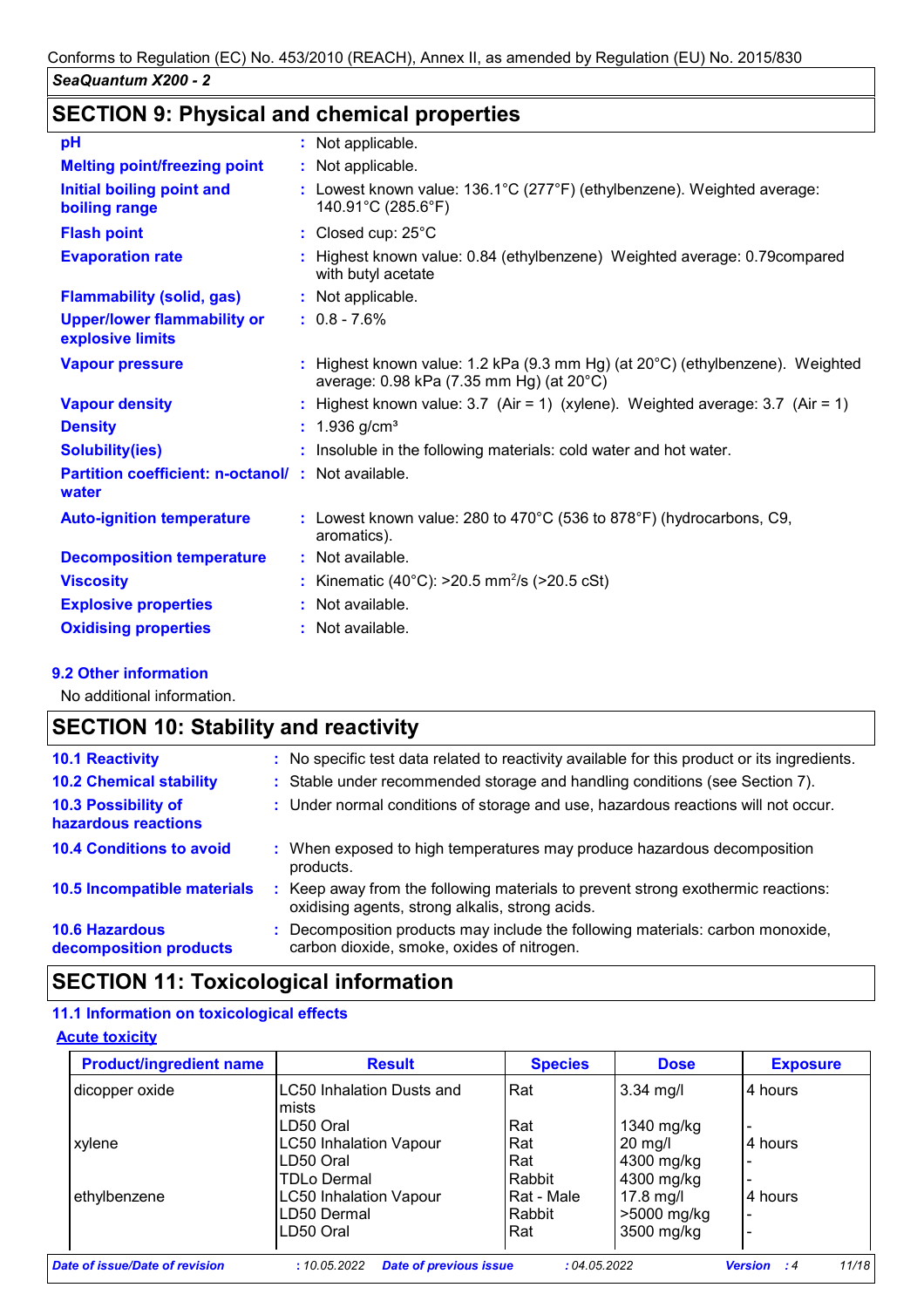## **SECTION 11: Toxicological information**

| copper pyrithione | <b>LC50 Inhalation Dusts and</b> | Rat    | $70 \text{ mg/m}^3$ | l4 hours |
|-------------------|----------------------------------|--------|---------------------|----------|
|                   | mists                            |        |                     |          |
|                   | LD50 Dermal                      | Rabbit | 300 mg/kg           |          |
|                   | LD50 Oral                        | Rat    | 200 mg/kg           |          |
|                   |                                  |        |                     |          |

### **Acute toxicity estimates**

| <b>Route</b>                 | <b>ATE value</b> |  |  |
|------------------------------|------------------|--|--|
| Oral                         | 929.71 mg/kg     |  |  |
| Dermal                       | 5556.4 mg/kg     |  |  |
| Inhalation (vapours)         | $104.13$ mg/l    |  |  |
| Inhalation (dusts and mists) | $2.66$ mg/l      |  |  |

## **Irritation/Corrosion**

| <b>Product/ingredient name</b> | <b>Exposure</b>                       | <b>Species</b>                     | <b>Score</b>             | <b>Exposure</b>           | <b>Observation</b>       |
|--------------------------------|---------------------------------------|------------------------------------|--------------------------|---------------------------|--------------------------|
| dicopper oxide                 | Eyes - Cornea opacity                 | Rabbit                             | $\blacksquare$           | 72 hours                  |                          |
|                                | Eyes - Redness of the<br>conjunctivae | Rabbit                             | $\blacksquare$           | 48 hours                  |                          |
| xylene                         | Eyes - Mild irritant                  | Rabbit                             | $\overline{\phantom{a}}$ | 87 milligrams             |                          |
|                                | Skin - Mild irritant                  | Rat                                | $\blacksquare$           | 8 hours 60<br>microliters | $\overline{\phantom{a}}$ |
| zinc oxide                     | Eyes - Mild irritant                  | Rabbit                             |                          | 24 hours 500<br>mg        | $\blacksquare$           |
|                                | Skin - Mild irritant                  | Rabbit                             | $\overline{\phantom{a}}$ | 24 hours 500<br>mg        | $\blacksquare$           |
| copper pyrithione              | Eyes - Severe irritant                | Mammal -<br>species<br>unspecified | $\blacksquare$           |                           |                          |
|                                | Skin - Irritant                       | Mammal -<br>species<br>unspecified | $\blacksquare$           |                           |                          |

### **Sensitisation**

| <b>Product/ingredient name</b> | <b>Route of</b><br>exposure | <b>Species</b>                  | <b>Result</b> |
|--------------------------------|-----------------------------|---------------------------------|---------------|
| colophony                      | skin                        | Mammal - species<br>unspecified | Sensitising   |

## **Mutagenicity**

No known significant effects or critical hazards.

# **Carcinogenicity**

No known significant effects or critical hazards.

**Reproductive toxicity**

| <b>Product/ingredient name</b> | <b>Maternal</b><br><b>toxicity</b> | <b>Fertility</b> | <b>Developmental</b><br>toxicity | <b>Species</b>                  | <b>Dose</b>                        | <b>Exposure</b> |
|--------------------------------|------------------------------------|------------------|----------------------------------|---------------------------------|------------------------------------|-----------------|
| copper pyrithione              |                                    |                  | Positive                         | Mammal - species<br>unspecified | Route of<br>exposure<br>unreported |                 |

**Developmental effects :**

: No known significant effects or critical hazards.

: No known significant effects or critical hazards. **Fertility effects :**

**Specific target organ toxicity (single exposure)**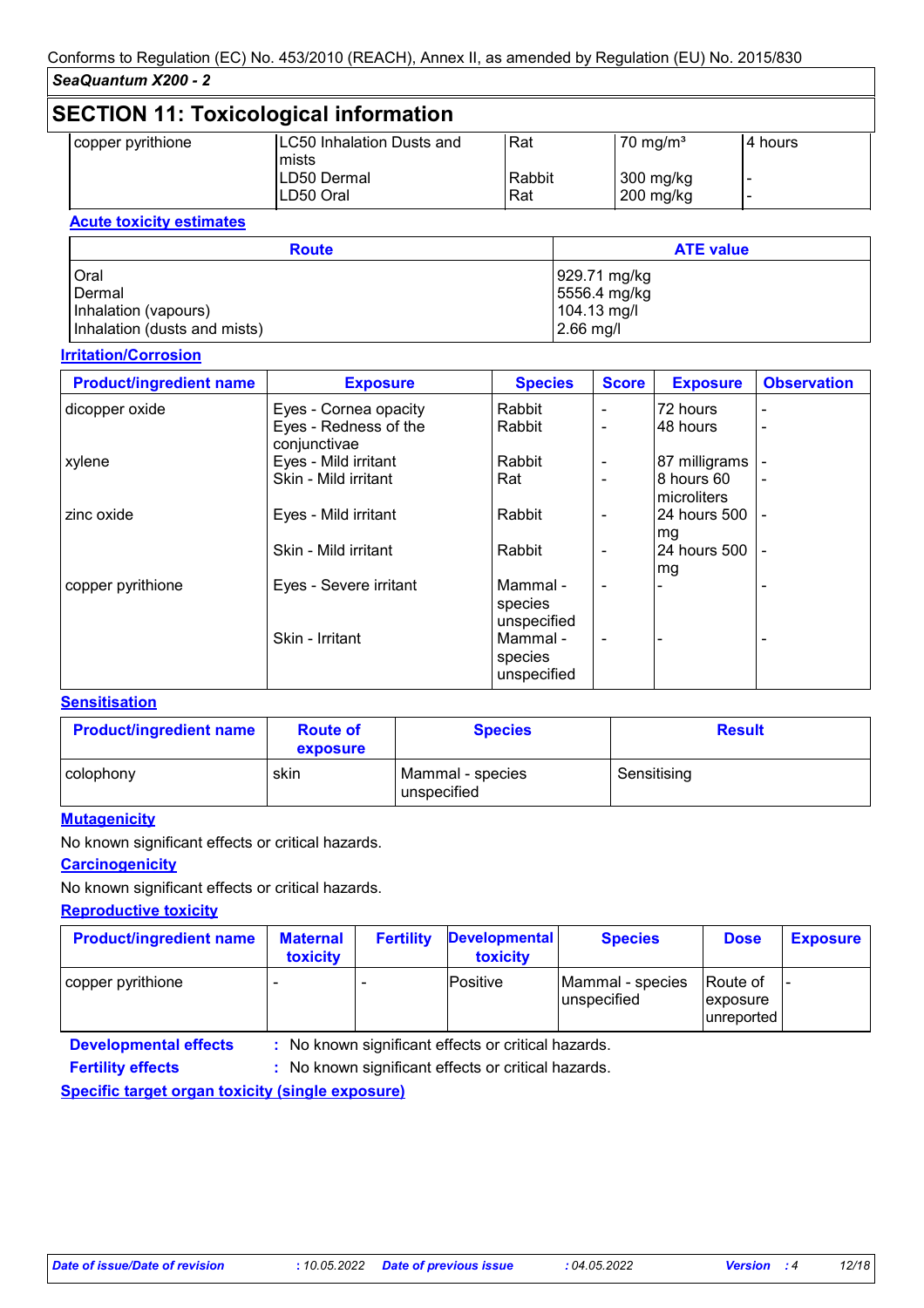# **SECTION 11: Toxicological information**

| <b>Product/ingredient name</b> | <b>Category</b> | <b>Route of</b><br>exposure | <b>Target organs</b>            |
|--------------------------------|-----------------|-----------------------------|---------------------------------|
| xylene                         | Category 3      |                             | Respiratory tract<br>irritation |
| hydrocarbons, C9, aromatics    | Category 3      |                             | Respiratory tract<br>irritation |
|                                | Category 3      |                             | Narcotic effects                |
| copper pyrithione              | Category 3      |                             | Respiratory tract<br>irritation |

## **Specific target organ toxicity (repeated exposure)**

| <b>Product/ingredient name</b> | <b>Category</b> | <b>Route of</b><br>exposure | <b>Target organs</b> |
|--------------------------------|-----------------|-----------------------------|----------------------|
| ethylbenzene                   | Category 2      |                             | hearing organs       |
| copper pyrithione              | Category 1      |                             | ∣nervous system      |

#### **Aspiration hazard**

| <b>Product/ingredient name</b> | <b>Result</b>                         |
|--------------------------------|---------------------------------------|
| ∣ xylene                       | <b>ASPIRATION HAZARD - Category 1</b> |
| ethylbenzene                   | <b>ASPIRATION HAZARD - Category 1</b> |
| hydrocarbons, C9, aromatics    | <b>ASPIRATION HAZARD - Category 1</b> |

# **Other information :**

: None identified.

## **SECTION 12: Ecological information**

### **12.1 Toxicity**

There are no data available on the mixture itself. Do not allow to enter drains or watercourses.

The mixture has been assessed following the summation method of the CLP Regulation (EC) No 1272/2008 and is classified for eco-toxicological properties accordingly. See Sections 2 and 3 for details.

| <b>Product/ingredient name</b> | <b>Result</b>                      | <b>Species</b>                      | <b>Exposure</b> |
|--------------------------------|------------------------------------|-------------------------------------|-----------------|
| dicopper oxide                 | Acute LC50 0.075 mg/l Fresh water  | Fish - Danio rerio                  | 96 hours        |
|                                | Chronic NOEC 0.001 mg/l            | Algae                               |                 |
|                                | Chronic NOEC 0.0052 mg/l           | Algae                               |                 |
| xylene                         | Acute LC50 8500 µg/l Marine water  | Crustaceans - Palaemonetes<br>pugio | 48 hours        |
|                                | Acute LC50 13400 µg/l Fresh water  | Fish - Pimephales promelas          | 96 hours        |
| ethylbenzene                   | Acute EC50 7700 µg/l Marine water  | Algae - Skeletonema costatum        | 96 hours        |
|                                | Acute EC50 2.93 mg/l               | Daphnia                             | 48 hours        |
|                                | Acute LC50 4.2 mg/l                | Fish                                | 96 hours        |
| zinc oxide                     | Acute LC50 1.1 ppm Fresh water     | Fish - Oncorhynchus mykiss          | 96 hours        |
|                                | Chronic NOEC 0.02 mg/l Fresh water | Algae - Pseudokirchneriella         | 72 hours        |
|                                |                                    | subcapitata - Exponential           |                 |
|                                |                                    | growth phase                        |                 |
| hydrocarbons, C9, aromatics    | Acute EC50 <10 mg/l                | Daphnia                             | 48 hours        |
|                                | Acute IC50 <10 mg/l                | Algae                               | 72 hours        |
|                                | Acute LC50 <10 mg/l                | Fish                                | 96 hours        |
| copper pyrithione              | Acute EC50 0.022 mg/l              | Daphnia                             | 48 hours        |
|                                | Acute IC50 0.035 mg/l              | Algae                               | 120 hours       |
|                                | Acute LC50 0.0043 mg/l             | Fish                                | 96 hours        |
|                                | Chronic NOEC 0.00046 mg/l          | Algae - Skeletonema costatum        | 120 hours       |

This material is very toxic to aquatic life with long lasting effects.

### **12.2 Persistence and degradability**

Not available.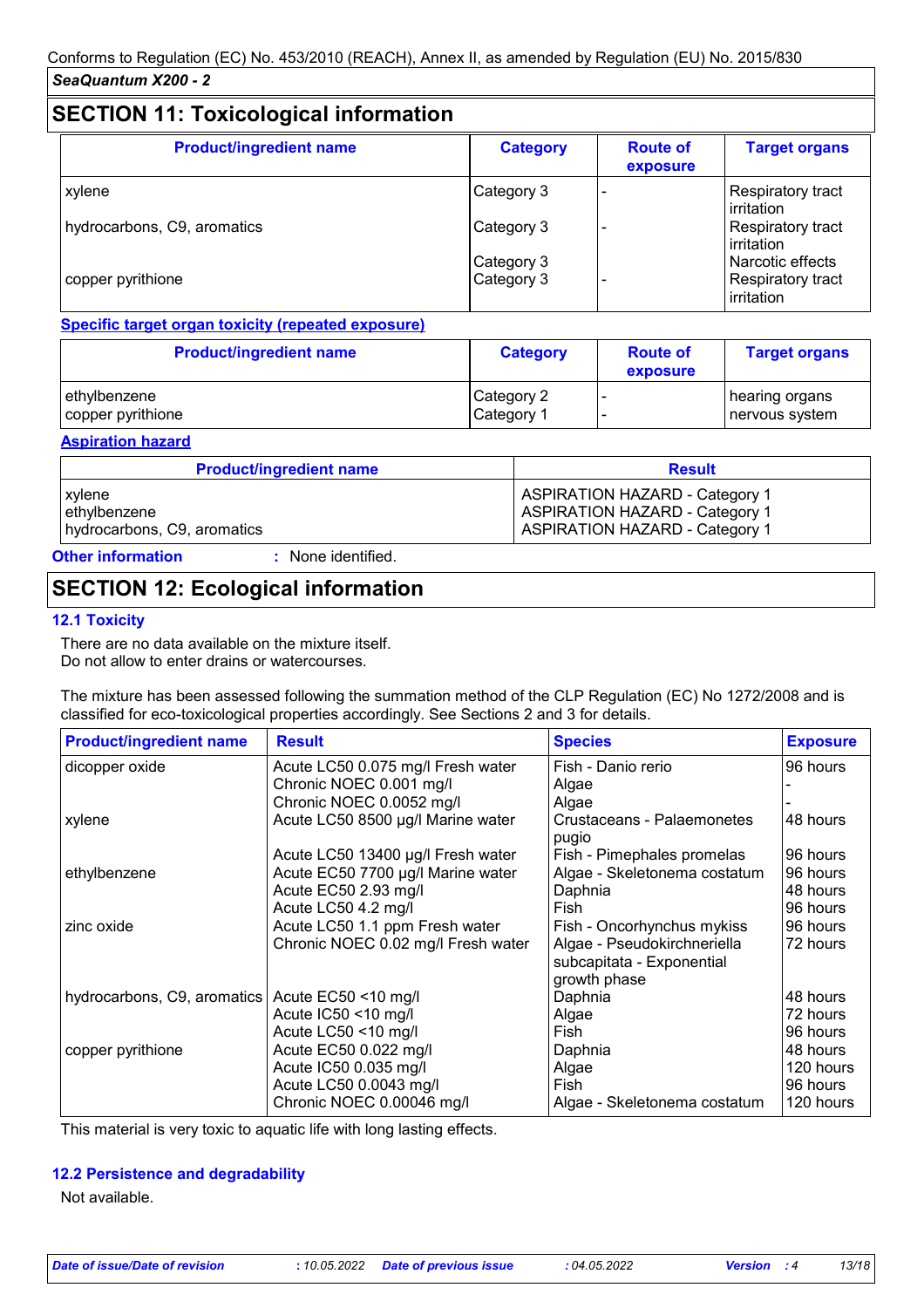| <b>SECTION 12: Ecological information</b>                                                   |                          |                   |                                                                 |
|---------------------------------------------------------------------------------------------|--------------------------|-------------------|-----------------------------------------------------------------|
| <b>Product/ingredient name</b>                                                              | <b>Aquatic half-life</b> | <b>Photolysis</b> | <b>Biodegradability</b>                                         |
| I dicopper oxide<br>xylene<br>ethylbenzene<br>zinc oxide<br>hydrocarbons, C9, aromatics   - |                          |                   | Not readily<br>Readily<br>Readily<br>Not readily<br>Not readily |

### **12.3 Bioaccumulative potential**

| <b>Product/ingredient name</b>  | $LoaPow$   | <b>BCF</b>   | <b>Potential</b> |
|---------------------------------|------------|--------------|------------------|
| xylene                          | 3.12       | 18.1 to 25.9 | low              |
| ethylbenzene                    | 3.6        |              | low              |
| zinc oxide                      |            | 28960        | high             |
| colophony                       | 1.9 to 7.7 |              | high             |
| hydrocarbons, C9, aromatics   - |            | 10 to 2500   | high             |

| <b>12.4 Mobility in soil</b>                            |                  |
|---------------------------------------------------------|------------------|
| <b>Soil/water partition</b><br><b>coefficient (Koc)</b> | : Not available. |
| <b>Mobility</b>                                         | : Not available. |

### **12.5 Results of PBT and vPvB assessment**

This mixture does not contain any substances that are assessed to be a PBT or a vPvB.

## **SECTION 13: Disposal considerations**

The information in this section contains generic advice and guidance. The list of Identified Uses in Section 1 should be consulted for any available use-specific information provided in the Exposure Scenario(s).

### **13.1 Waste treatment methods**

| <b>Product</b>                 |                                                                                                                                                                                                                                                                                                                                                                                                                                                                                                                                                      |
|--------------------------------|------------------------------------------------------------------------------------------------------------------------------------------------------------------------------------------------------------------------------------------------------------------------------------------------------------------------------------------------------------------------------------------------------------------------------------------------------------------------------------------------------------------------------------------------------|
| <b>Methods of disposal</b>     | : The generation of waste should be avoided or minimised wherever possible.<br>Disposal of this product, solutions and any by-products should at all times comply<br>with the requirements of environmental protection and waste disposal legislation<br>and any regional local authority requirements. Dispose of surplus and non-<br>recyclable products via a licensed waste disposal contractor. Waste should not be<br>disposed of untreated to the sewer unless fully compliant with the requirements of<br>all authorities with jurisdiction. |
| <b>Hazardous waste</b>         | : Yes.                                                                                                                                                                                                                                                                                                                                                                                                                                                                                                                                               |
| <b>Disposal considerations</b> | : Do not allow to enter drains or watercourses.<br>Dispose of according to all federal, state and local applicable regulations.<br>If this product is mixed with other wastes, the original waste product code may no<br>longer apply and the appropriate code should be assigned.<br>For further information, contact your local waste authority.                                                                                                                                                                                                   |

### **European waste catalogue (EWC)**

The European Waste Catalogue classification of this product, when disposed of as waste, is:

| <b>Waste code</b>                              | <b>Waste designation</b>                                                          |  |                                                                                                                                                                       |  |  |  |
|------------------------------------------------|-----------------------------------------------------------------------------------|--|-----------------------------------------------------------------------------------------------------------------------------------------------------------------------|--|--|--|
| 08 01 11*                                      | Waste paint and varnish containing organic solvents or other dangerous substances |  |                                                                                                                                                                       |  |  |  |
| <b>Packaging</b><br><b>Methods of disposal</b> | when recycling is not feasible.                                                   |  | : The generation of waste should be avoided or minimised wherever possible. Waste<br>packaging should be recycled. Incineration or landfill should only be considered |  |  |  |
|                                                |                                                                                   |  |                                                                                                                                                                       |  |  |  |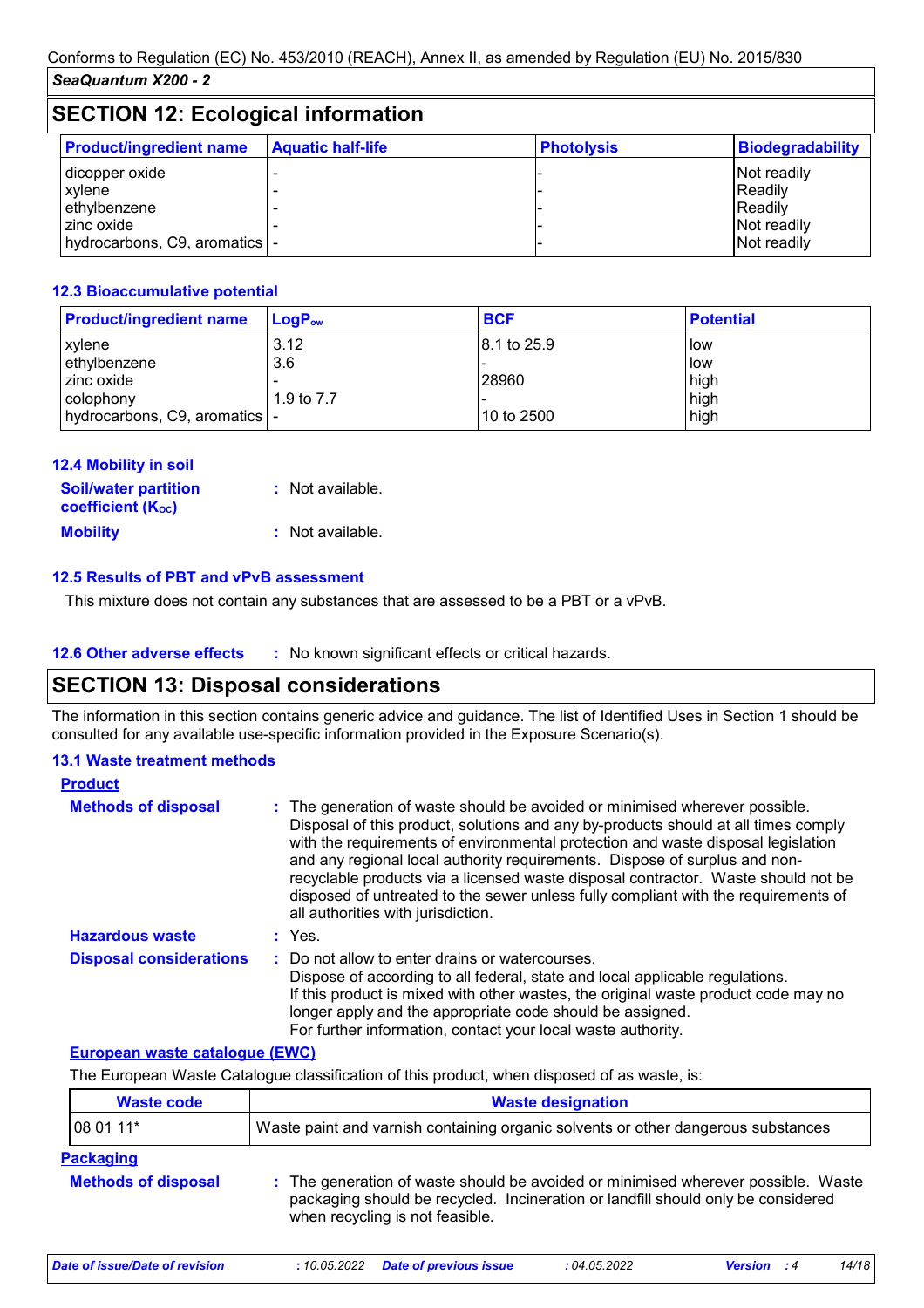# **SECTION 13: Disposal considerations**

| <b>Disposal considerations</b> | national legal provisions. | : Using information provided in this safety data sheet, advice should be obtained from<br>the relevant waste authority on the classification of empty containers.<br>Empty containers must be scrapped or reconditioned.<br>Dispose of containers contaminated by the product in accordance with local or                                                                                                                                                                                                                                                     |
|--------------------------------|----------------------------|---------------------------------------------------------------------------------------------------------------------------------------------------------------------------------------------------------------------------------------------------------------------------------------------------------------------------------------------------------------------------------------------------------------------------------------------------------------------------------------------------------------------------------------------------------------|
| <b>Result</b>                  |                            | European waste catalogue (EWC)                                                                                                                                                                                                                                                                                                                                                                                                                                                                                                                                |
| <b>CEPE Guidelines</b>         | 15 01 10*                  | packaging containing residues of or contaminated by<br>hazardous substances                                                                                                                                                                                                                                                                                                                                                                                                                                                                                   |
| <b>Special precautions</b>     |                            | : This material and its container must be disposed of in a safe way. Care should be<br>taken when handling emptied containers that have not been cleaned or rinsed out.<br>Empty containers or liners may retain some product residues. Vapour from product<br>residues may create a highly flammable or explosive atmosphere inside the<br>container. Do not cut, weld or grind used containers unless they have been cleaned<br>thoroughly internally. Avoid dispersal of spilt material and runoff and contact with<br>soil, waterways, drains and sewers. |

# **SECTION 14: Transport information**

|                                                | <b>ADR/RID</b>  | <b>ADN</b>      | <b>IMDG</b>                                 | <b>IATA</b>                                                                 |
|------------------------------------------------|-----------------|-----------------|---------------------------------------------|-----------------------------------------------------------------------------|
| 14.1 UN number                                 | <b>UN1263</b>   | <b>UN1263</b>   | <b>UN1263</b>                               | <b>UN1263</b>                                                               |
| 14.2 UN proper<br>shipping name                | Paint           | Paint           | Paint. Marine pollutant<br>(dicopper oxide) | Paint                                                                       |
| <b>14.3 Transport</b><br>hazard class(es)      | 3<br>$\bigstar$ | 3<br>$\bigstar$ | 3<br>$\frac{\psi}{2}$                       | 3                                                                           |
| 14.4 Packing<br>group                          | $\mathbf{III}$  | III             | $\mathbf{III}$                              | $\mathbf{III}$                                                              |
| 14.5<br><b>Environmental</b><br><b>hazards</b> | Yes.            | Yes.            | Yes.                                        | Yes. The<br>environmentally<br>hazardous substance<br>mark is not required. |

### **Additional information**

| <b>ADR/RID</b>                                                          | : The environmentally hazardous substance mark is not required when transported in<br>sizes of ≤5 L or ≤5 kg.<br><b>Hazard identification number 30</b><br>Tunnel code (D/E)                                       |
|-------------------------------------------------------------------------|--------------------------------------------------------------------------------------------------------------------------------------------------------------------------------------------------------------------|
| <b>ADN</b>                                                              | : The environmentally hazardous substance mark is not required when transported in<br>sizes of ≤5 L or ≤5 kg.                                                                                                      |
| <b>IMDG</b>                                                             | : The marine pollutant mark is not required when transported in sizes of $\leq 5$ L or $\leq 5$ kg.<br><b>Emergency schedules F-E, S-E</b>                                                                         |
| <b>IATA</b>                                                             | : The environmentally hazardous substance mark may appear if required by other<br>transportation regulations.                                                                                                      |
| <b>14.6 Special precautions for</b><br>user                             | : Transport within user's premises: always transport in closed containers that are<br>upright and secure. Ensure that persons transporting the product know what to do in<br>the event of an accident or spillage. |
| <b>14.7 Transport in bulk</b><br>according to IMO<br><b>instruments</b> | : Not applicable.                                                                                                                                                                                                  |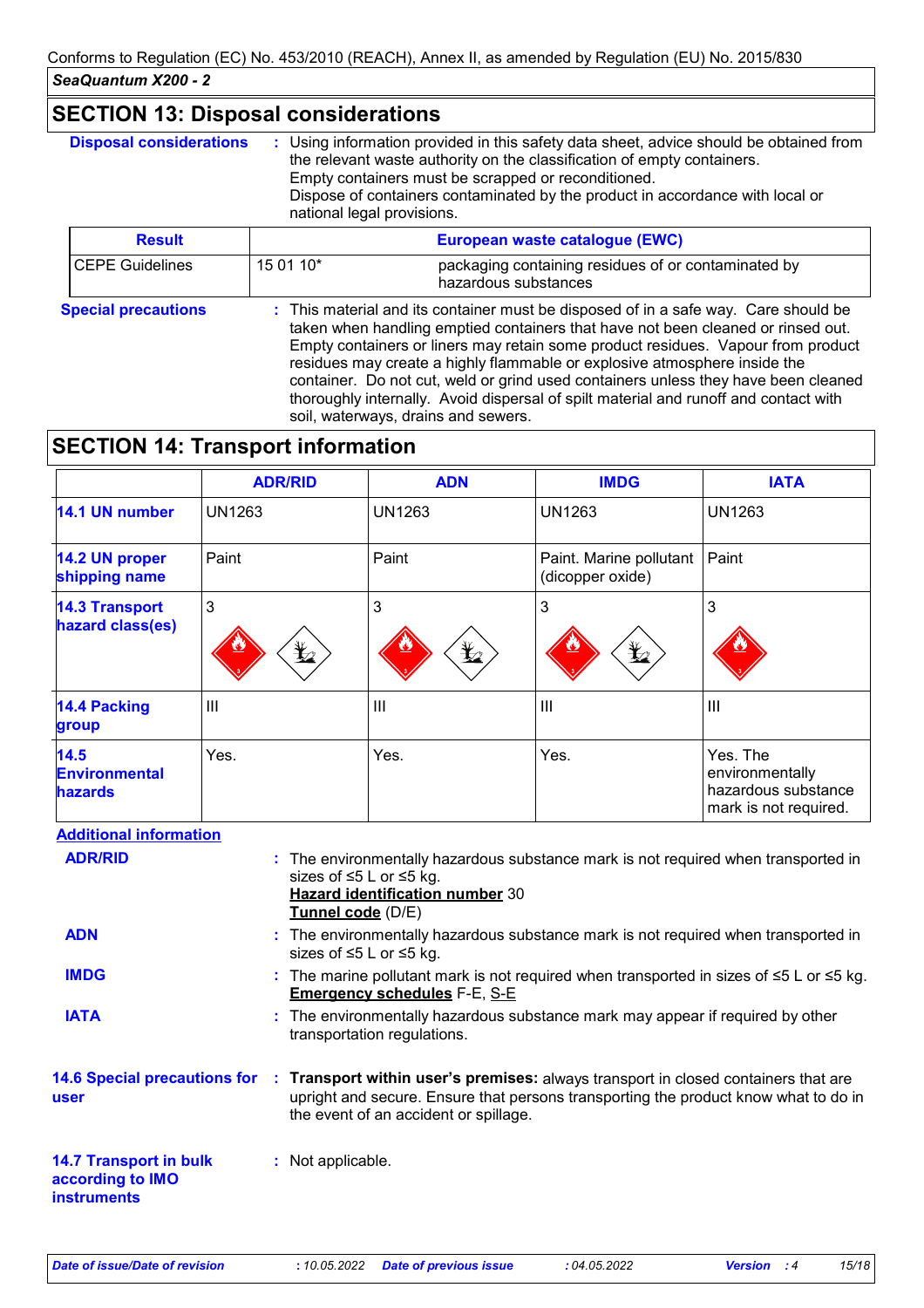# **SECTION 15: Regulatory information**

|                                                                                                                                                                            | 15.1 Safety, health and environmental regulations/legislation specific for the substance or mixture                                                                                                                                                                                                 |
|----------------------------------------------------------------------------------------------------------------------------------------------------------------------------|-----------------------------------------------------------------------------------------------------------------------------------------------------------------------------------------------------------------------------------------------------------------------------------------------------|
| EU Regulation (EC) No. 1907/2006 (REACH)                                                                                                                                   |                                                                                                                                                                                                                                                                                                     |
|                                                                                                                                                                            | <b>Annex XIV - List of substances subject to authorisation</b>                                                                                                                                                                                                                                      |
| <b>Annex XIV</b>                                                                                                                                                           |                                                                                                                                                                                                                                                                                                     |
| None of the components are listed.                                                                                                                                         |                                                                                                                                                                                                                                                                                                     |
| <b>Substances of very high concern</b>                                                                                                                                     |                                                                                                                                                                                                                                                                                                     |
| None of the components are listed.                                                                                                                                         |                                                                                                                                                                                                                                                                                                     |
| <b>Annex XVII - Restrictions : Not applicable.</b><br>on the manufacture,<br>placing on the market<br>and use of certain<br>dangerous substances,<br>mixtures and articles |                                                                                                                                                                                                                                                                                                     |
| <b>Other EU regulations</b>                                                                                                                                                |                                                                                                                                                                                                                                                                                                     |
| <b>VOC</b>                                                                                                                                                                 | : The provisions of Directive 2004/42/EC on VOC apply to this product. Refer to the<br>product label and/or technical data sheet for further information.                                                                                                                                           |
| <b>VOC for Ready-for-Use</b><br><b>Mixture</b>                                                                                                                             | : Not applicable.                                                                                                                                                                                                                                                                                   |
| <b>Europe inventory</b>                                                                                                                                                    | : At least one component is not listed.                                                                                                                                                                                                                                                             |
| Ozone depleting substances (1005/2009/EU)                                                                                                                                  |                                                                                                                                                                                                                                                                                                     |
| Not listed.                                                                                                                                                                |                                                                                                                                                                                                                                                                                                     |
| Prior Informed Consent (PIC) (649/2012/EU)                                                                                                                                 |                                                                                                                                                                                                                                                                                                     |
| Not listed.                                                                                                                                                                |                                                                                                                                                                                                                                                                                                     |
| <b>Seveso Directive</b>                                                                                                                                                    |                                                                                                                                                                                                                                                                                                     |
| major accident hazards.                                                                                                                                                    | This product may add to the calculation for determining whether a site is within the scope of the Seveso Directive on                                                                                                                                                                               |
| <b>National regulations</b>                                                                                                                                                |                                                                                                                                                                                                                                                                                                     |
| <b>Industrial use</b>                                                                                                                                                      | : The information contained in this safety data sheet does not constitute the user's<br>own assessment of workplace risks, as required by other health and safety<br>legislation. The provisions of the national health and safety at work regulations apply<br>to the use of this product at work. |
| <b>International requlations</b>                                                                                                                                           |                                                                                                                                                                                                                                                                                                     |
| Not listed.                                                                                                                                                                | <b>Chemical Weapon Convention List Schedules I, II &amp; III Chemicals</b>                                                                                                                                                                                                                          |
| <b>Montreal Protocol</b><br>Not listed.                                                                                                                                    |                                                                                                                                                                                                                                                                                                     |
| Not listed.                                                                                                                                                                | <b>Stockholm Convention on Persistent Organic Pollutants</b>                                                                                                                                                                                                                                        |
|                                                                                                                                                                            |                                                                                                                                                                                                                                                                                                     |
| Not listed.                                                                                                                                                                | <b>Rotterdam Convention on Prior Informed Consent (PIC)</b>                                                                                                                                                                                                                                         |
| <b>UNECE Aarhus Protocol on POPs and Heavy Metals</b><br>Not listed.                                                                                                       |                                                                                                                                                                                                                                                                                                     |
| <b>15.2 Chemical safety</b><br>assessment                                                                                                                                  | : Not applicable.                                                                                                                                                                                                                                                                                   |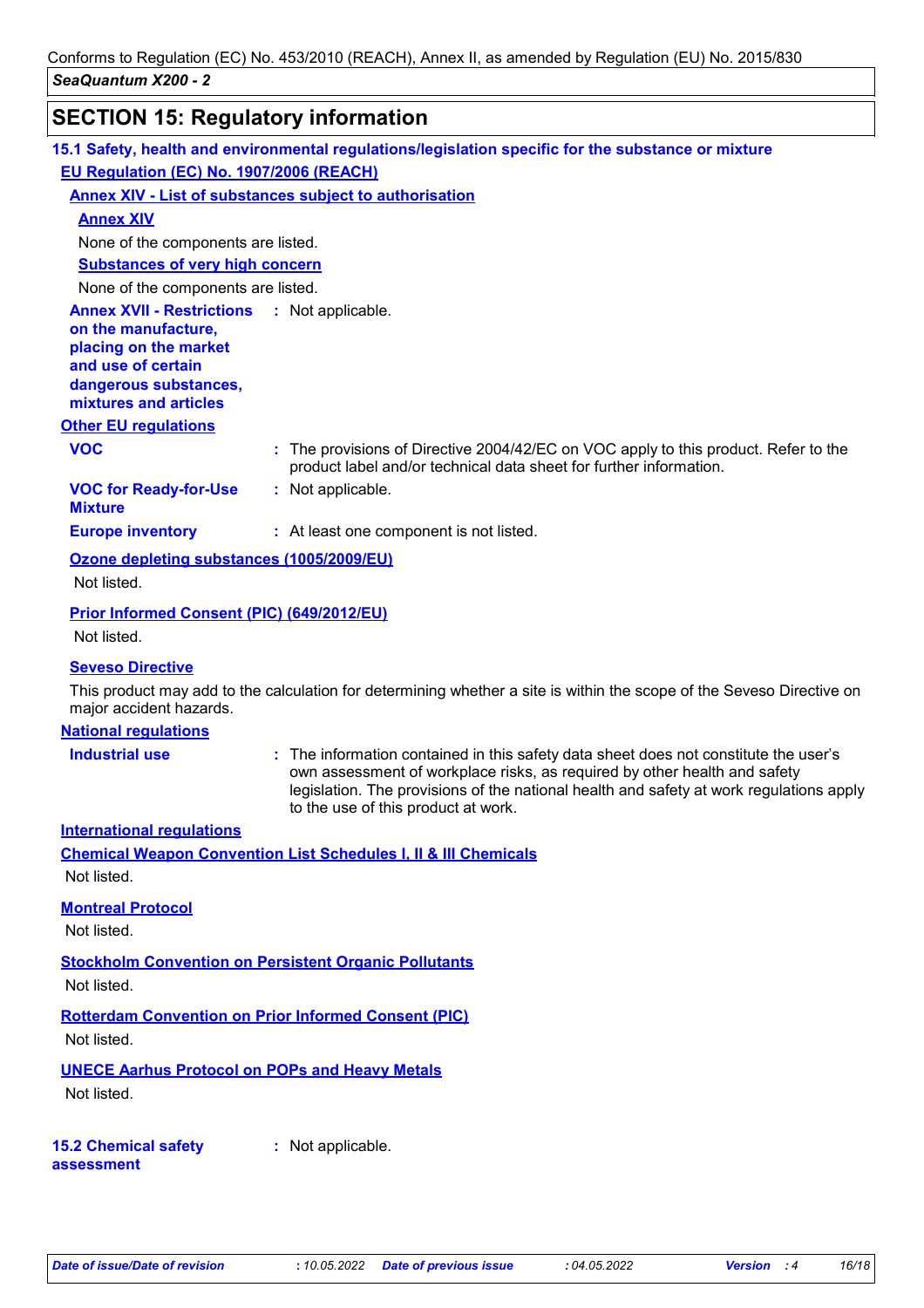## **SECTION 16: Other information**

| $\nabla$ Indicates information that has changed from previously issued version. |  |  |  |  |  |
|---------------------------------------------------------------------------------|--|--|--|--|--|
|---------------------------------------------------------------------------------|--|--|--|--|--|

| <b>Abbreviations and</b><br>acronyms | $:$ ATE = Acute Toxicity Estimate<br>CLP = Classification, Labelling and Packaging Regulation [Regulation (EC) No. |
|--------------------------------------|--------------------------------------------------------------------------------------------------------------------|
|                                      | 1272/2008]<br>DMEL = Derived Minimal Effect Level                                                                  |
|                                      |                                                                                                                    |
|                                      | DNEL = Derived No Effect Level                                                                                     |
|                                      | EUH statement = CLP-specific Hazard statement                                                                      |
|                                      | PBT = Persistent, Bioaccumulative and Toxic                                                                        |
|                                      | PNEC = Predicted No Effect Concentration                                                                           |
|                                      | <b>RRN = REACH Registration Number</b>                                                                             |
|                                      | vPvB = Very Persistent and Very Bioaccumulative                                                                    |

### **Procedure used to derive the classification according to Regulation (EC) No. 1272/2008 [CLP/GHS]**

| <b>Classification</b>            | <b>Justification</b>  |
|----------------------------------|-----------------------|
| Flam. Liq. 3, H226               | On basis of test data |
| Acute Tox. 4, H302               | Calculation method    |
| Acute Tox. 4, H332               | Calculation method    |
| Skin Irrit. 2, H315              | Calculation method    |
| Eye Dam. 1, H318                 | Calculation method    |
| <b>Skin Sens. 1, H317</b>        | Calculation method    |
| STOT RE 2, H373 (nervous system) | Calculation method    |
| Aquatic Acute 1, H400            | Calculation method    |
| Aquatic Chronic 1, H410          | Calculation method    |

**Full text of abbreviated H statements**

 $\mathsf{l}$ 

| H225                                           | Highly flammable liquid and vapour.                                          |
|------------------------------------------------|------------------------------------------------------------------------------|
| H226                                           | Flammable liquid and vapour.                                                 |
| H301                                           | Toxic if swallowed.                                                          |
| H302                                           | Harmful if swallowed.                                                        |
| H304                                           | May be fatal if swallowed and enters airways.                                |
| H311                                           | Toxic in contact with skin.                                                  |
| H312                                           | Harmful in contact with skin.                                                |
| H315                                           | Causes skin irritation.                                                      |
| H317                                           | May cause an allergic skin reaction.                                         |
| H318                                           | Causes serious eye damage.                                                   |
| H319                                           | Causes serious eye irritation.                                               |
| H330                                           | Fatal if inhaled.                                                            |
| H332                                           | Harmful if inhaled.                                                          |
| H335                                           | May cause respiratory irritation.                                            |
| H336                                           | May cause drowsiness or dizziness.                                           |
| H361d                                          | Suspected of damaging the unborn child.                                      |
| H372                                           | Causes damage to organs through prolonged or repeated                        |
|                                                | exposure.                                                                    |
| H373                                           | May cause damage to organs through prolonged or repeated                     |
|                                                | exposure.                                                                    |
| H400                                           | Very toxic to aquatic life.                                                  |
| H410                                           | Very toxic to aquatic life with long lasting effects.                        |
| H411                                           | Toxic to aquatic life with long lasting effects.                             |
| H412                                           | Harmful to aquatic life with long lasting effects.                           |
| <b>Full text of classifications [CLP/GHS]</b>  |                                                                              |
|                                                |                                                                              |
| Acute Tox. 2                                   | <b>ACUTE TOXICITY - Category 2</b>                                           |
| Acute Tox. 3                                   | <b>ACUTE TOXICITY - Category 3</b>                                           |
| Acute Tox. 4                                   | <b>ACUTE TOXICITY - Category 4</b>                                           |
| Aquatic Acute 1                                | SHORT-TERM (ACUTE) AQUATIC HAZARD - Category 1                               |
| Aquatic Chronic 1                              | LONG-TERM (CHRONIC) AQUATIC HAZARD - Category 1                              |
| <b>Aquatic Chronic 2</b>                       | LONG-TERM (CHRONIC) AQUATIC HAZARD - Category 2                              |
| <b>Aquatic Chronic 3</b>                       | LONG-TERM (CHRONIC) AQUATIC HAZARD - Category 3                              |
| Asp. Tox. 1                                    | <b>ASPIRATION HAZARD - Category 1</b>                                        |
| Eye Dam. 1                                     | SERIOUS EYE DAMAGE/EYE IRRITATION - Category 1                               |
| Eye Irrit. 2                                   | SERIOUS EYE DAMAGE/EYE IRRITATION - Category 2                               |
| Flam. Liq. 2                                   | FLAMMABLE LIQUIDS - Category 2                                               |
| Date of issue/Date of revision<br>: 10.05.2022 | 17/18<br>: 04.05.2022<br><b>Version</b> : 4<br><b>Date of previous issue</b> |